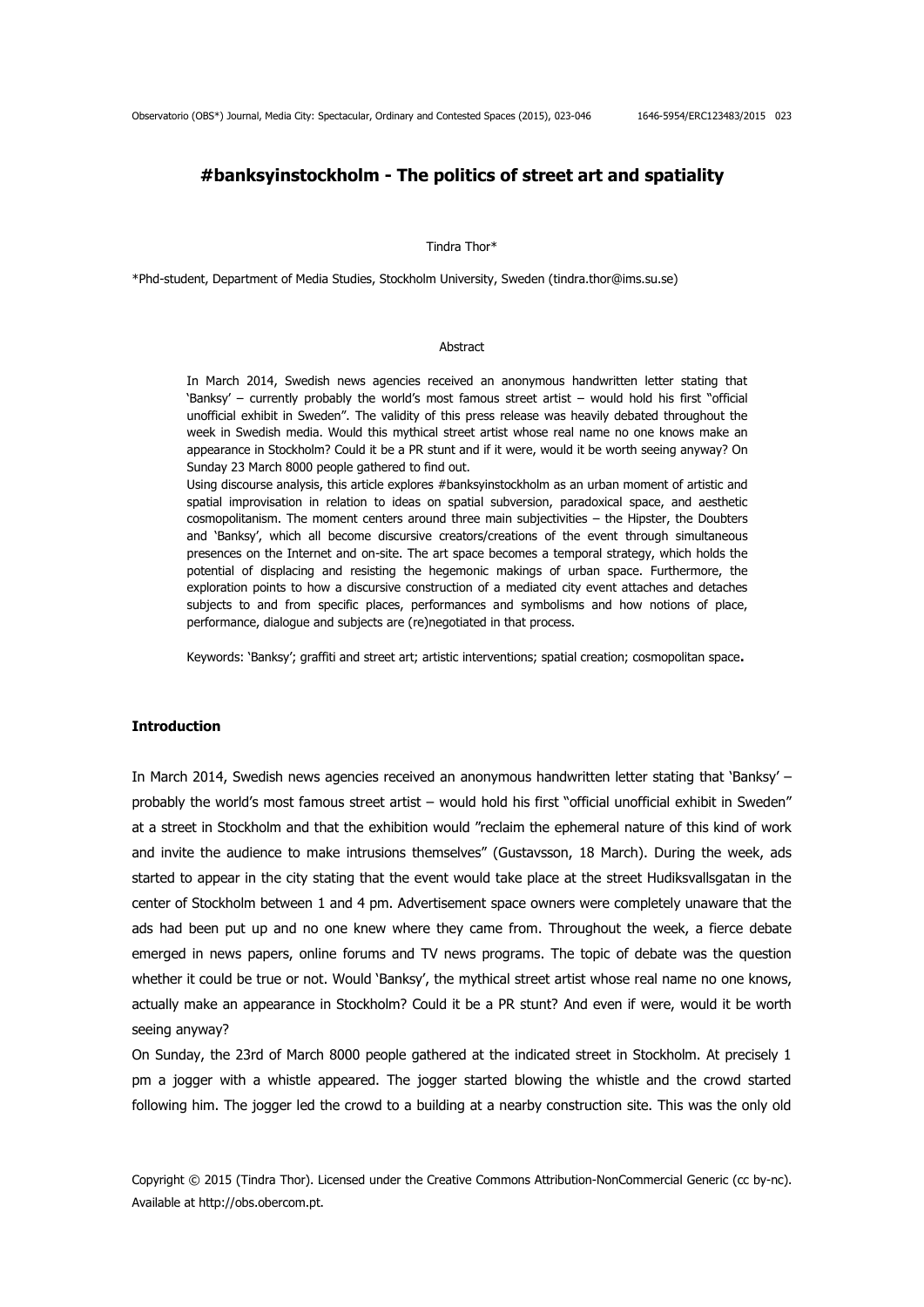building left in the construction area that had not yet been torn down in order to make room for new apartment buildings.

Figure 1. "At least now I know how to rig my upcoming apartment showing".

# SR Kultur och 1 till följ



Hannes Dükler @hannesdukler · 23 mars 2014

Nu vet jag i alla fall hur jag ska styra upp min kommande lägenhetsvisning. #banksyinstockholm



Source: @hannesdukler, Twitter, 23-03-2014.

Twitter was constantly fed with information on what happened under the hashtag #banksyinstockholm. People who found themselves too far back to see anything asked for more Tweets on what went on at the front of the crowd. The crowd mostly consisted of male and female (white)<sup>1</sup> younger people, with high cultural and/or economic capital. A substantial segment of the crowd did however consist of people well beyond their 20's but the ones who participated both on-site and on the Internet appeared to be part of the younger crowd.

Inside the exhibition hall, the crowd was met by a number of art installations. Initially, people were walking around watching the installations, speculating on Twitter on what they were witnessing. After a while, the visitors found spray cans that had been left in the building. People started painting the walls, walls were torn down and people explored and appropriated the hidden spaces of the building. Other visitors started removed pieces from the installations and took them from the site. In one of the art installations, there were living mice, which a woman took on her to take care of.

At the time of this event, the city of Stockholm practiced a zero tolerance policy on graffiti. The zero tolerance policy entailed a sanitation warranty that stated that all graffiti within Stockholm would be sanitized within 24 hours. The zero tolerance policy was excommunicated in October 2014 but at the time

-

<sup>&</sup>lt;sup>1</sup> 'White' in terms of cultural citizenship.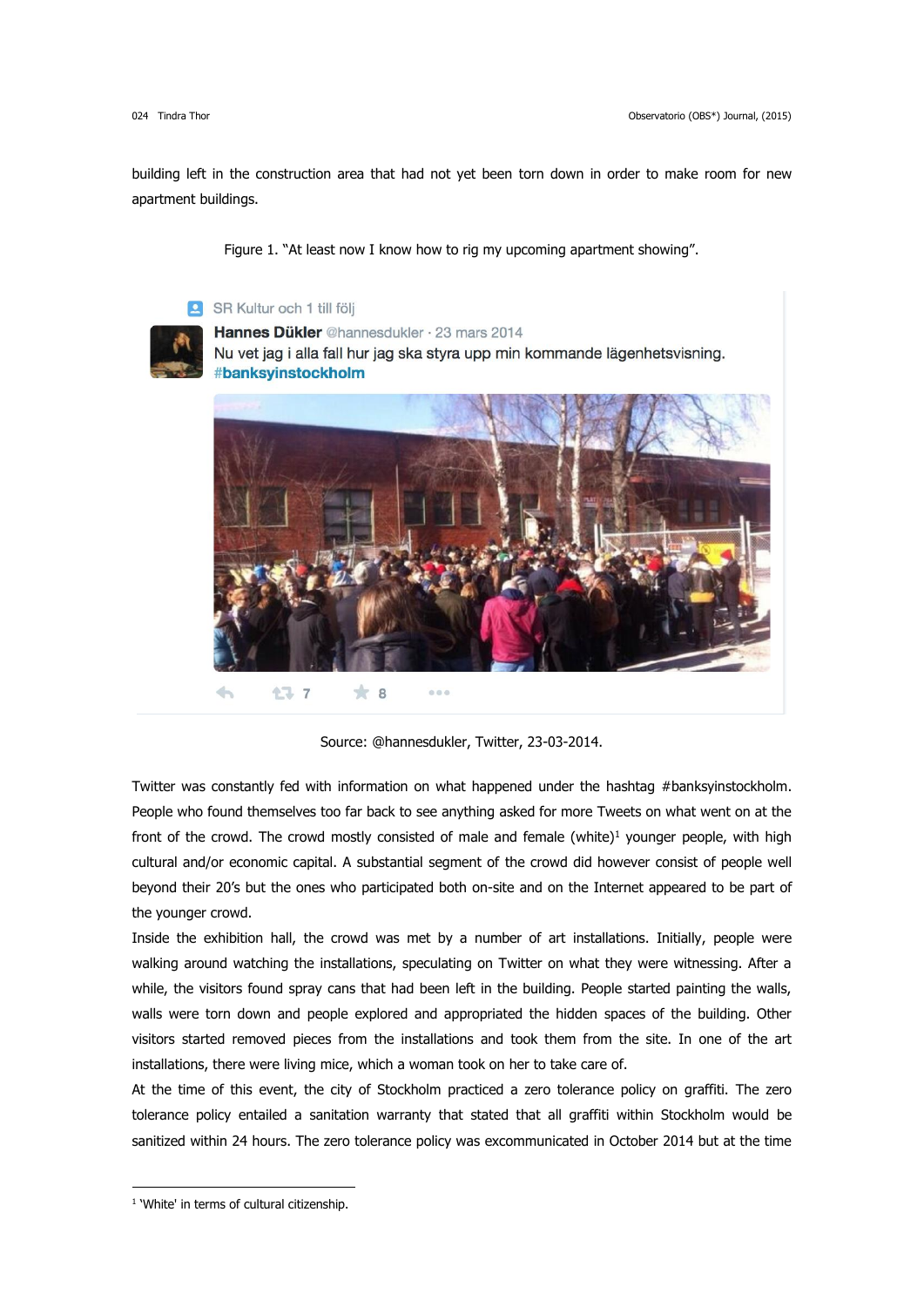of the event the policy was still in play.<sup>2</sup> Graffiti appearing in the streets of Stockholm is generally referred to as 'klotter', which could be translated into 'scribble', or 'doodle'. At the time of the event, street art appearing in Stockholm would in most forms have been banished. For example, in 2011, an art organization tried to organize a festival for street-/graffiti artists but was counteracted by the city through banning of advertising and information about the festival on public bulletin boards. This has been the case even though the festival would be held within a controlled setting where participants would be able to use provisional walls intended for that specific purpose. The reason for the ban according to the city was that the practice should not be encouraged (Hellekant, 2012). This shows how the practice is controversial in 'itself'. One the one hand street art becomes controversial due to the place where it usually is performed or made, but on the other hand the performance is so intrinsically connected to 'the streets' that even when it is made somewhere else than in 'the streets' it is still controversial. When put in a different setting, an art gallery or in a studio, it changes but it still keeps its strong connotations to the urban space. In that sense, the place of a graffiti piece enables the piece to be understood as graffiti at the same time as the place is becoming through the making of the piece and the artistic performance. Consequently, the performance becomes impossible to imagine without the place of 'the streets' or the urban space.

Chantal Mouffe (2007) reminds us that all art is political, but due to controversy of street art, in Stockholm as well as many other locations, these practices explicitly point to the relationship between art and politics – particularly street art and politics. In this specific setting and at this particular event the relationship between art and politics becomes evident, but the event also points to the complexity of this relationship, because what was the city of Stockholm to do if 'Banksy' actually would appear and perform his work in Stockholm? Banksies have been sold at auctions for 1,1 million USD (Wetherbe, June 4, 2013). If a genuine 'Banksy' piece would appear in Stockholm, "will the city obey the zero tolerance or will they keep it?" someone asked on the online discussion forum Flashback (MrMono, F#10). Is it plausible that work made by the world's most famous street artist would be sanitized?

After the event, there was much speculation on whether 'Banksy' actually had been involved and also on whom, if not 'Banksy', might have been the maker of the exhibition. 'Banksy' has been known to do similar urban interventions before, $3$  but the artist was never seen and his publicist denied his involvement. What was left of the exhibition after the closing was either stolen by the exhibition visitors or removed. Although most people engaged in the event were in doubt that this was an actual 'Banksy' exhibition the speculations flourished on what the people taking part had experienced. What everybody wanted to know was of course what was #banksyinstockholm and was 'Banksy' actually there?

-

<sup>&</sup>lt;sup>2</sup> The consequences of the disappearance of zero tolerance are however still unclear. During zero tolerance, not even legal graffiti appeared in the streets. After the policy's disappearance, there have however been instances of legal graffiti projects in the city. Such a project was made in Slussen, an area in central Stockholm. Slussen has caused great controversies and debates between those who point to the need for restoration and those who advocate preserving the place. (Säll, 2015) At the center of Slussen, there is a circular building, which is a landmark for this place, and in the summer of 2015 the building was graffiti painted. Although the project raised protests (Heidl, 2015), the idea that the city would support such a project was unthinkable under zero tolerance. Visual expressions labeled 'klotter' (usually tags and throws) are still sanitized.

<sup>3</sup> See for example Dickens (2008a).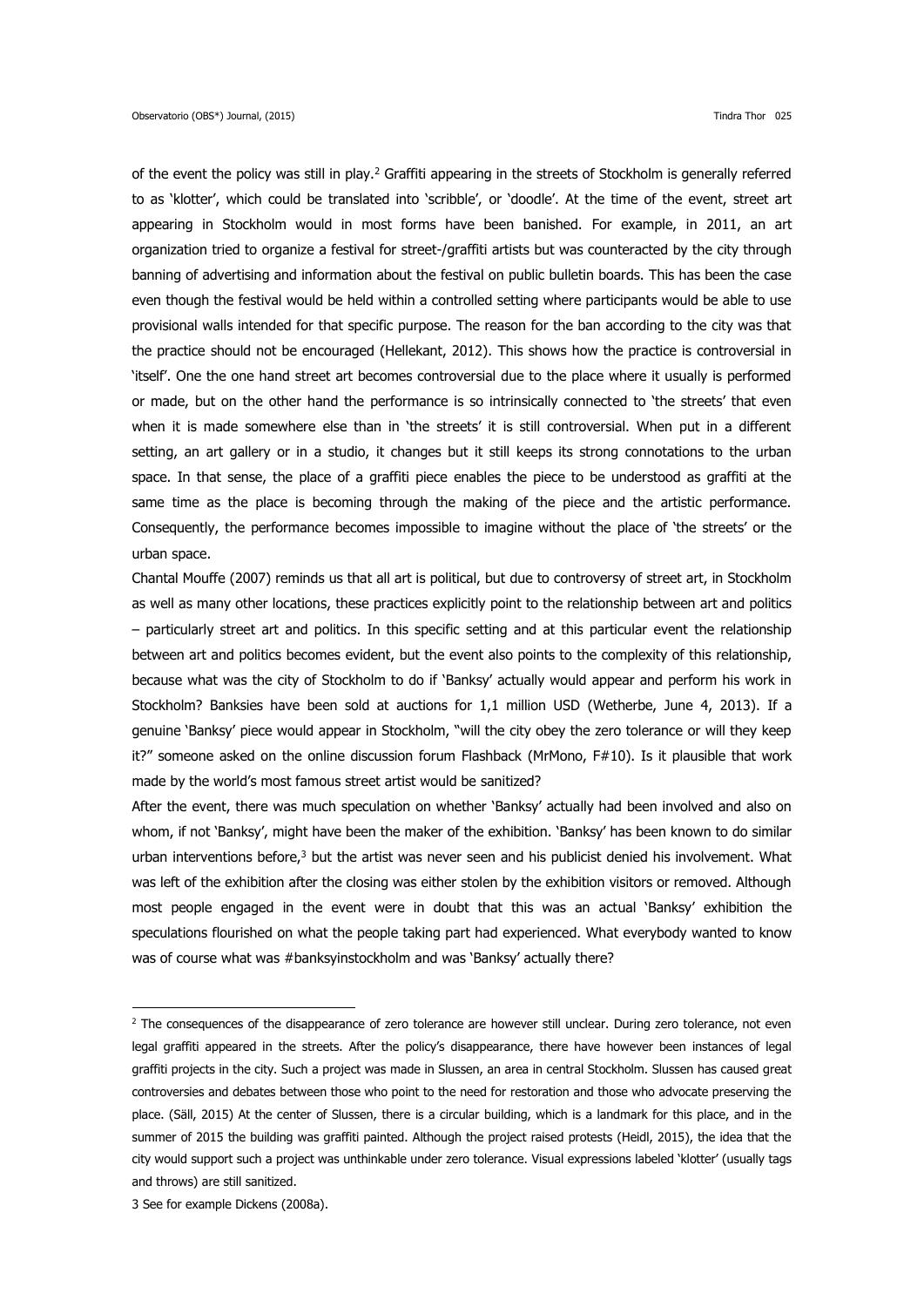<u>.</u>

#### **The City, media and cosmopolitanizing artistic interventions**

The global city is a node for flows of communications and mediations and a space of diverse and (possibly) unexpected encounters. Approximately 54 % of the world's populations live in urban areas and by 2050 this number is expected to increase to 66 % (UN, 2014). According to Myria Georgiou the city is as "unpredictable, exciting and fearsome" as it is potentially welcoming and presenting of possibilities for seeing "self and others as part of the urban story" (Georgiou, 2013, p. 2). The unpredictability of these possibilities is also its challenge. Although the urban space and its mediations provide possibilities for encounters of difference, it is also in the encounter of difference that, the not always easy process of, change and transformations materialize. These transformative processes can also be discussed in terms of cosmopolitanization (Beck, 2006), in this case referring to the process in which the urban is constantly exposed to difference through "mediated and interpersonal communication" (Georgiou, 2013, p. 3). It is in these unpredictable and open-ended processes that the urban is both transformed and transforming. Such transformative and *paradoxical* processes where the known and the unknown encounter and sometimes clashes characterize the contemporary urban condition.

There are millions of people following Instagram accounts and Facebook pages displaying street art, emphasizing the wide-reaching political potentialities of these arts.<sup>4</sup> These mediations play a big part in telling the mediated stories of the urban condition for global audiences and in creating and communicating the mediated city. These processes increase the momentum of street art's role in what Oli Mould describes as the "re-interpretation of our increasingly diversified and crowded cities" (2009, p. 738). #banksyinstockholm is no exception and is an event where not only art but also the city, is created and subverted collaboratively through physical and virtual site performance and action. The spatially and aesthetically subversive character of these performances shows how and when art becomes politics, and how politics is made through performative art.

As a mediated urban event #banksyinstockholm also points to how a discursive construction of an event attaches and detaches signifiers to and from specific places, performances and symbolisms and how notions of place, performance, and subjects are (re)negotiated in that process. The event becomes a performance that is absent, yet present; the performers are no one and everyone; the space enables and disables, and all is becoming through and at a specific place. As such the event raises questions on the relevance of place and locality, how this becomes part of shaping public artworks as well as the maker of artworks and what social meaning the event holds. The mediated place becomes the node where the everyday phenomena of graffiti become the everyday amplified, a hyper-everyday, and the everyday 2.0. Chris Hudson (in Grierson & Sharp, 2013, pp. 247-260) writes that artistic interventions have the potential of generating a re-imagination of the urban and to renegotiate the connection between the local and the global. Drawing on Ash Amin (Amin & Thrift, 2002), Hudson points out that each urban moment can spark performative improvisations. #banksyinstockholm is an urban event that invited such improvisations. Although contemporary urban encounters are complex, paradoxical and challenging, the open-endedness

is also always a possibility and holds a cosmopolitan potential for openness and hospitality. The creation of this place becomes as a temporal strategy, which holds the potential of displacing and resisting the

<sup>&</sup>lt;sup>4</sup> For example on November 14, 2015 the Facebook page *StreetArtGlobe* has 3.6 million followers [\(https://www.facebook.com/streetartglobe?fref=ts.](https://www.facebook.com/streetartglobe?fref=ts)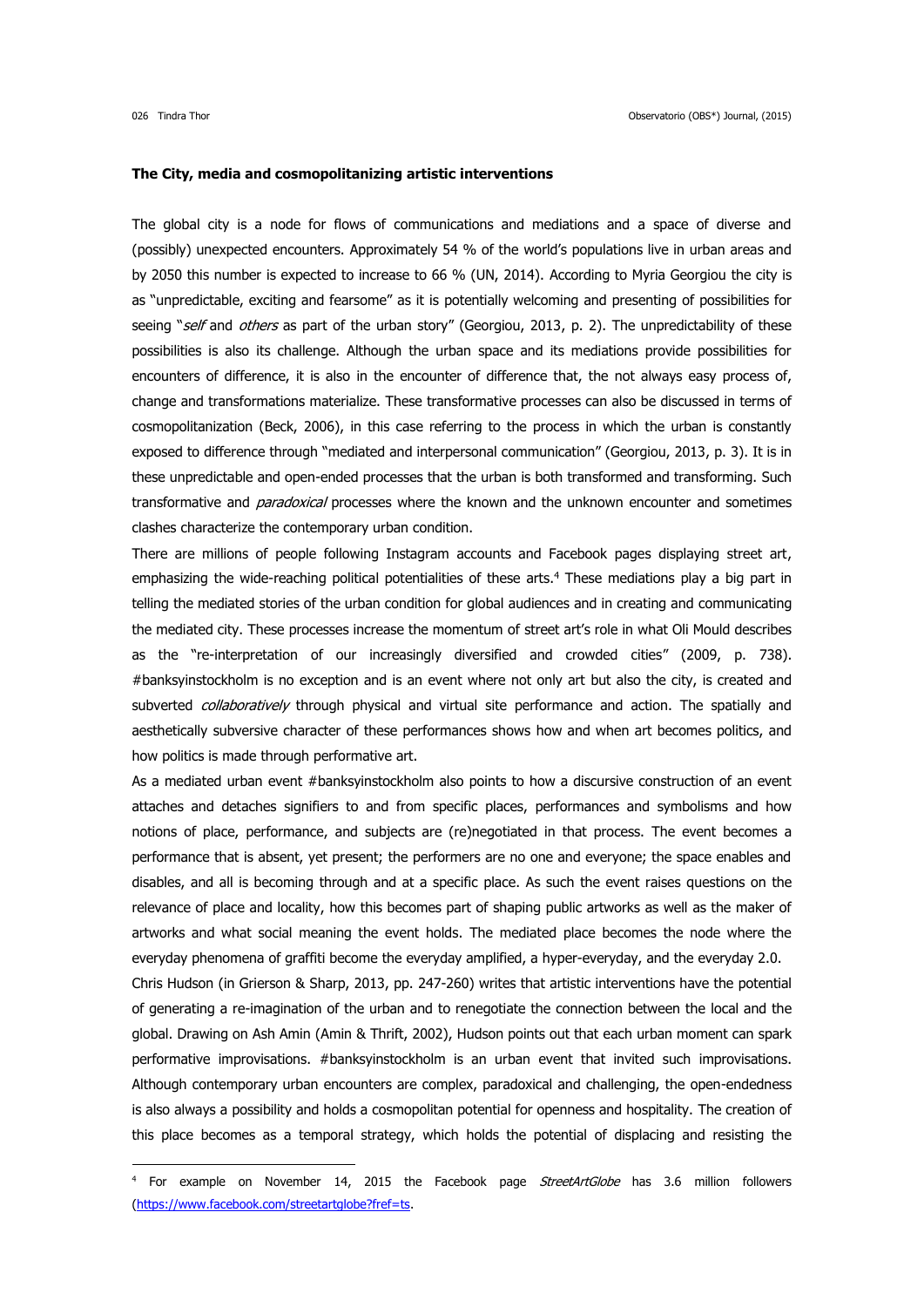hegemonic making of urban space. The paradoxicality of space consequently becomes as a (re)negotiation of contemporary hegemonic conceptualizations of the aesthetics of urban space through spatial and artistic performances and interventions. Therefore, this article explores how political and spatial potentialities are becoming through articulations of the #banksyinstockholm event. The exploration will draw on the concept of aesthetic cosmopolitanism as discussed by Nikos Papastergiadis (2012). Focus is directed towards the paradoxical becoming of space, art, and politics at the event and on discursive analysis of the narratives creating the event.

The remainder of the article is structured as follows. After presenting methodology and data, the main theoretical points of departure will be discussed. The substantial empirical section is structured around the three main subjectivities that are articulated as participants or co-creators of the event – the Hipster, the Doubters and, of course, Banksy.

## **Methodology and data**

The method is inspired by discourse analysis as described by Ernesto Laclau and Chantal Mouffe (1985). In order to be able to map out how the event is articulated and constructed the data has been organized around the identification of privileged signs. These privileged signs will be described in terms of 'nodal points' or 'floating signifiers', which are discursive signs that acquire meaning through the practice of articulation (Laclau & Mouffe, 1985, p. 113). A nodal point is a central sign with partially fixed meaning (ibid, p. 112) around which the discourse is ordered, and from which other signs acquire meaning. A privileged sign has been identified as such when it is either frequently appearing in the material or a sign that other signs gain meaning from. In certain graffiti cultures, a nodal point could, for example, be hiphop or tags. Within that specific discourse these signs have a rather fixed meaning. There are also other privileged signs that in contrast lack a fixed or stable meaning. These signs are especially subject to discursive renegotiation and struggle. Such a sign is called a floating signifier. A floating signifier is a sign that different discourses struggles to articulate in their own specific way and is especially open for different kinds of meanings (Jørgensen & Phillips, 2002, p. 28). Clearly different discourses partially fix different signs. Conversely different discourses partially fix one specific sign in different ways. In other words various discourses can make a sign meaningful in different ways. Consequently the sign 'Banksy' is constructed differently depending on which discourse the sign is articulated with.

The discussion below is organized around privileged signs and subjects in the material. The most privileged sign is 'Banksy' and through the articulation of "Banksy" other signs and subjects are also becoming. Each of these subjects creates different discourses focused on the event, offers their own articulation of 'Banksy', and connects the event to various other signs. Another privileged sign (and subject) is "the Hipster" for example. "The Hipster" is becoming through a certain relationship to the sign "Banksy" and is thereby also co-creating 'Banksy'. Each of these privileged signs is constructed though chains of equivalences. In other words the privileged signs, or subjects, are considered as becomings shaped by compilations of other signs, which are ascribed to the privileged sign.

The data primarily consists of 363 tweets posted on Twitter that included the hash tag #banksyinstockholm and a discussion thread of 151 posts on the online forum Flashback [\(https://www.flashback.org/t2340025\)](https://www.flashback.org/t2340025). Flashback is a rather controversial discussion forum known for its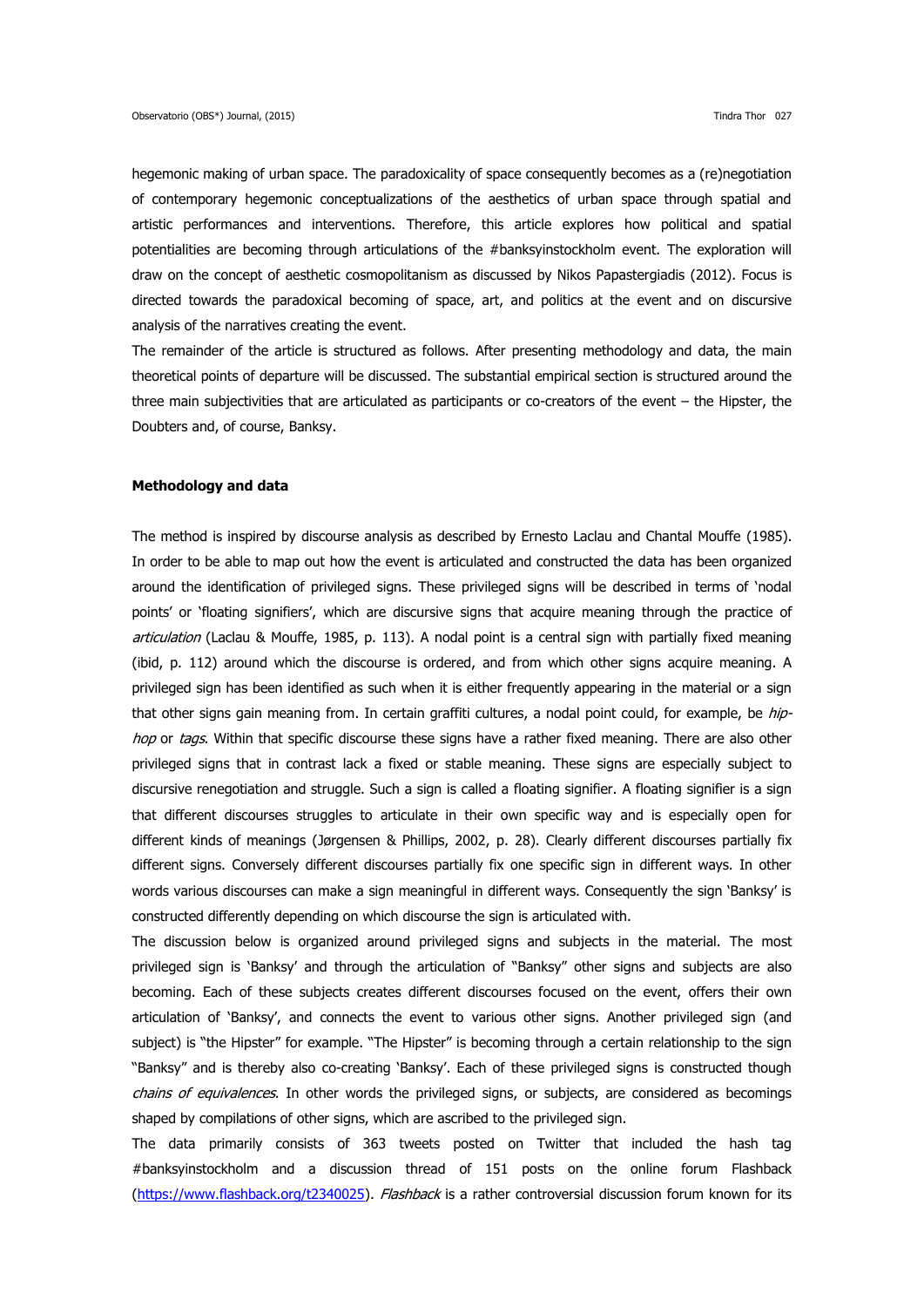plainspoken and often un-censored discussions on a wide range of topics such as how to falsify medical documents, places to visit when in Gambia, how Google is controlling everyone and all you would like to know about Burger King and what people think about their burgers, to name a few examples. One thing is for sure – if something happens in the news, there will be a Flashback conspiracy theory about it. Flashback has 984 312 members in total and the analyzed thread attracted 63 878 viewings.<sup>5</sup>

Furthermore, the analyzed corpus comprises 18 news articles (including the embedded webcasts in the articles) and two personal interviews with active street- and graffiti artists in Stockholm. The news articles come from online news media in Sweden. There were more articles on the subject than the ones included in the material, which were discarded since they referred to the same sources as, and were almost identical to articles already included as data. All the analyzed materials, apart from two news articles, are in Swedish. All directly cited material is translated from Swedish into English by the author. Quotes from Flashback refer to the forum username/author and are also marked with an F (for Flashback) and the number of the post in the discussion thread.

At the time of the event I was simultaneously "lurking" (Waldron, 2012) on Twitter, Flashback and the physical site. I did not actively engage in the event but "lurked" inside and outside of the exhibition hall. I was also overseeing what happened at the physical site from a playground located on a hill next to the exhibition hall. Focus was however directed towards the mediations of the event on Twitter and Flashback. The personal interviewees' have been rendered anonymous. Consequently, their names or aliases do not appear in the text. The Flashback- and Twitter discussions are completely public and do not require a login or such to access. Therefore all citations and references to forum posts and Tweets show aliases/names under which the post is made.

# **Theorizing event and place: Artistic, political and cosmopolitan becomings**

#banksyinstockholm is here conceptualized as place as an event. Such an event is understood as a place by what Doreen Massey calls "throwntogetherness" (Massey, 2005, p. 140). A place in this sense never exists pre discursively. It cannot be understood as an 'it' or a 'thing' and places are never settled. Places become "*moments of encounter"* (Amin and Thrift, 2002, as cited in Dickens, 2008) and as events of coinciding and never pre-given trajectories. Therefore, the constitution of a place is always characterized by openness, multiplicity, and negotiation. Each place becomes unique in space and time because it is never the same as either before or after, and; a place is never the same here or there. This also makes the constitution of place a political question. In the collapse of narratives and relations between the human and the non-human into an event, these different components are compelled into a relation to the context. Spaces are consequently communicative agents as the spatial disposition of the space, including the aesthetics and form of the space, mediate an understanding of the space, which is created in multilogue with performing subjects within the space. All subjectifications are trajectories of narratives and are becoming in narratives. It is these narratives and trajectories that are thrown together in place as an event.

-

<sup>5</sup> [www.flashback.org,](http://www.flashback.org/) 20 August 2015.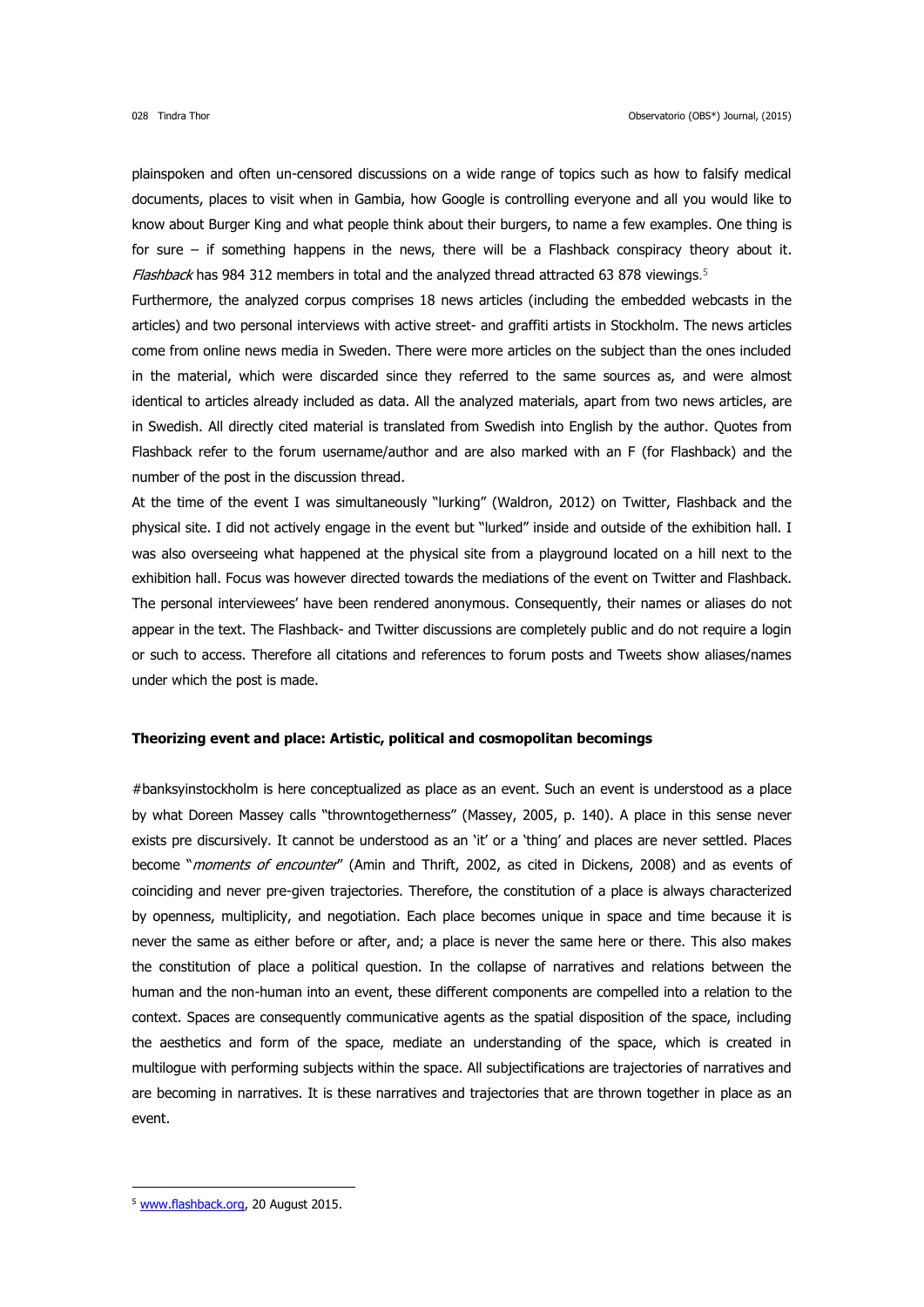As Stockholm practiced a zero tolerance policy, street art and graffiti in this geographical locality is explicitly political. Such performances therefore always challenge the dominance strategies of 'public space' and can be considered as cases of 'spatial subversion' (Rose, 1993). Further they can be seen as interventions in what Lefebvre calls the dominance of space (Lefebvre, 1991) and highlights how the institutionalization of 'public space' conceals the fundamental state of conflict of the 'public' (Lefort, 2012. Cf. Deutsche, 1996; Massey, 2005).

The #banksyinstockholm event constitutes a special case of political, artistic creation and spatial subversion. The intervening potential of the event and the performances creating the event creates a space that is in-between. It becomes a paradoxical space or what Homi Bhabha (1994) calls a "hybrid space". Such space is paradoxical as it is neither challenging nor unchallenging. The line between what is legitimate respectively what is illegitimate is blurred and the event further points to the impossibility of drawing such a line. Graffiti and street art was officially illegal in Stockholm but within certain art discourses they could be considered as legitimate artistic expressions. From the point of view of the established and formally institutionalized political discourse and the cultural politics in Stockholm, graffiti and street art were nonetheless examples of illegitimate (artistic) practice.

It is not only the art form at stake here; it is also the locations of the making of it. When graffiti or street art is made, or not made for that matter, the place of making/non-making is politicized. The places of nonmakings are discursive consequences of political hegemony and when these arts are made, they distort the hegemonic ordering of the place. The intervention is made possible by the iconicity of 'Banksy', which through its discursive power creates a discursive break in the graffiti- and street art discourse in Stockholm. It is of critical importance to note that these creations are not made by anyone from anywhere. Nor are they creations that progressively create new trajectories and political becomings. Instead, they are creative interventions that create a space of, first and foremost, paradoxes. According to Nikos Papastergiadis, it is from this paradoxical location that art can achieve emancipatory functions, alienated from hegemonic structures and in the flux of everyday life (Papastergiadis, 2012).

According to Papastergiadis the culture of cosmopolitanism "lives within the aesthetic domain of transnational networks and on local streets" (Papastergiadis, 2012, p. 89). In this view cosmopolitanism always regards imagining an image of the world, an enterprise that potentially can be enabled by artistic performances and the spaces and imaginaries created in these performances. Papastergiadis further argues that "[p]lace and the everyday need to be understood as being constitutive in the production of contemporary art" (Papastergiadis, 2012, p. 15). Street art is very much an everyday form of art. It can be seen almost everywhere in an urban area and people see it every day. Similarly Michel de Certeau (1984) points to the intersection of space and everyday life and how identities are constituted through everyday practices. The performances of the street art cluster are thus part of the production of urban space, which conversely becomes tied to the creation of the artistic cluster of street artists. Performance and space presuppose one another.

As an event of multiple collapsing trajectories and as constituting new relations between daily and political life, #banksyinstockholm can be thought of in terms of translation. #banksyinstockholm becomes an event that creates a space of translations and also paradoxes. It is paradoxical because it brings several spaces together and thereby shows the non-fixed character of space and place and how these are subject to constant negotiation. The paradoxical space is a space of translation of (sometimes) conflicting narratives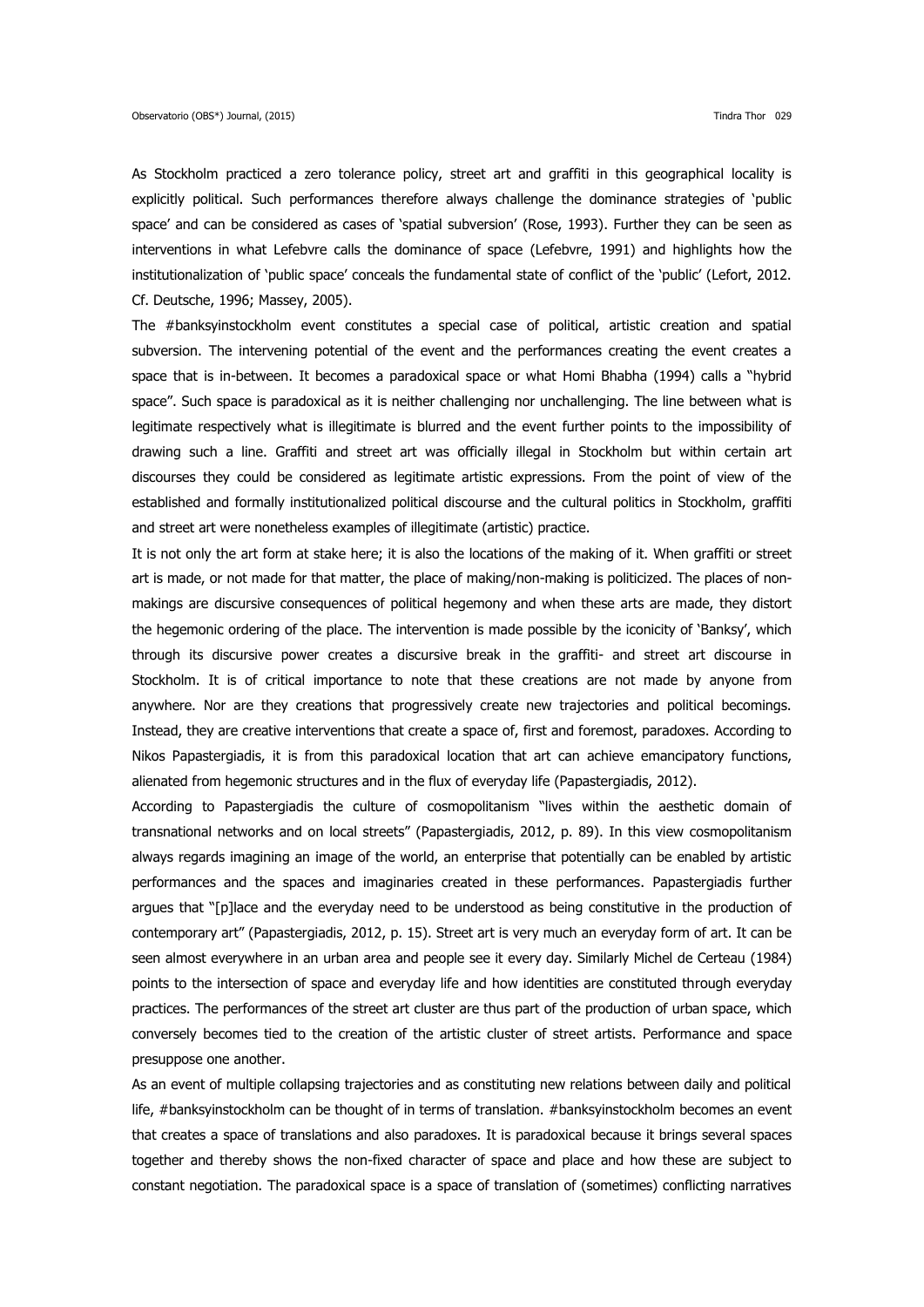which all collapse in the place. According to Gerard Delanty (2009) cultural translation is central for understanding the contemporary condition of transformation. It is in the encounter with otherness that the cosmopolitan possibility opens up for seeing the self from a different point of view. This is also a part of what Delanty calls the cosmopolitan condition – living in translation. Delanty further states that thinking "beyond the established forms of borders is an essential dimension of the cosmopolitan imagination" (ibid., p. 7). Papastergiadis also explores the possibilities of a cosmopolitan imaginary on the basis of cultural translation as well as hybridity. According to Papastergiadis hybridity can be used to conceptualize processes of cultural transformation (and translation), which are noticeable at three levels; effects, processes and critical consciousness (Papastergiadis, 2012, p. 117). The first level concerns the process of incorporation of foreign elements into (a local) identity. The second level concerns the process where the foreign culture is incorporated, neutralized or 'naturalized' in the (local) cultural body. The third level is connected to artistic practice and concerns the critical engagement with attachments and openness towards the unfamiliar. The third level is, according to Papastergiadis, crucial for (re)thinking and understanding cultural belonging, transformation and artistic practice (ibid.).

It is important to note that the process of translation is not a process where something unknown or different encounters and is translated into something known. Both that which is unknown and that which is known is at stake and is renegotiated, which creates the in-between space of translation. The encounter, the event of translation and the moment of (re)negotiation should therefore not be understood in terms of a center-periphery dialogue with an end. Rather this is an event of multiple in-between communications and trajectories creating more of a 'multilogue'. The multilogue is not only a communicative event characterized by the multiplicity of coinciding trajectories, nor has the multilogue an evident direction. Rather, the creations of, and conditions for, multilogue are paradoxical, unanticipated and have no anticipations for specific or pre-destined results. These small and particular moments of transition occur in everyday practice and bear the potential of creating a cosmopolitan space. Creating a cosmopolitan space of hospitality and curiosity is however not always easy. The differential character of the urban condition also comes with a challenge – to confront, acknowledge and accept difference. Supporting and promoting street art in Stockholm is to do something different. It is making and unfolding difference. These makings are what I now shall move on to unpack further.

### **The becoming of the event**

The subjects, and the event are in this paper discussed in terms of becoming. According to Gilles Deleuze, there is no being or transcendent reality beyond becoming and becoming is always connected to difference and multiplicity (May, 2003). Accordingly becoming is used to emphasize the spatiotemporal dimension of these subjects. Subjects and places are spatiotemporal snapshots of change and movement within an assemblage.

This event mainly revolves around the sign "Banksy", which is the most central and privileged sign. It is however also the most contested sign of all and thereby a floating signifier. The articulation of "Banksy" is very much under constant negotiation and an unresolved question. There are mainly two conceptions of 'Banksy' that appear in the material. On the one hand 'Banksy' is conceptualized as an icon but is, on the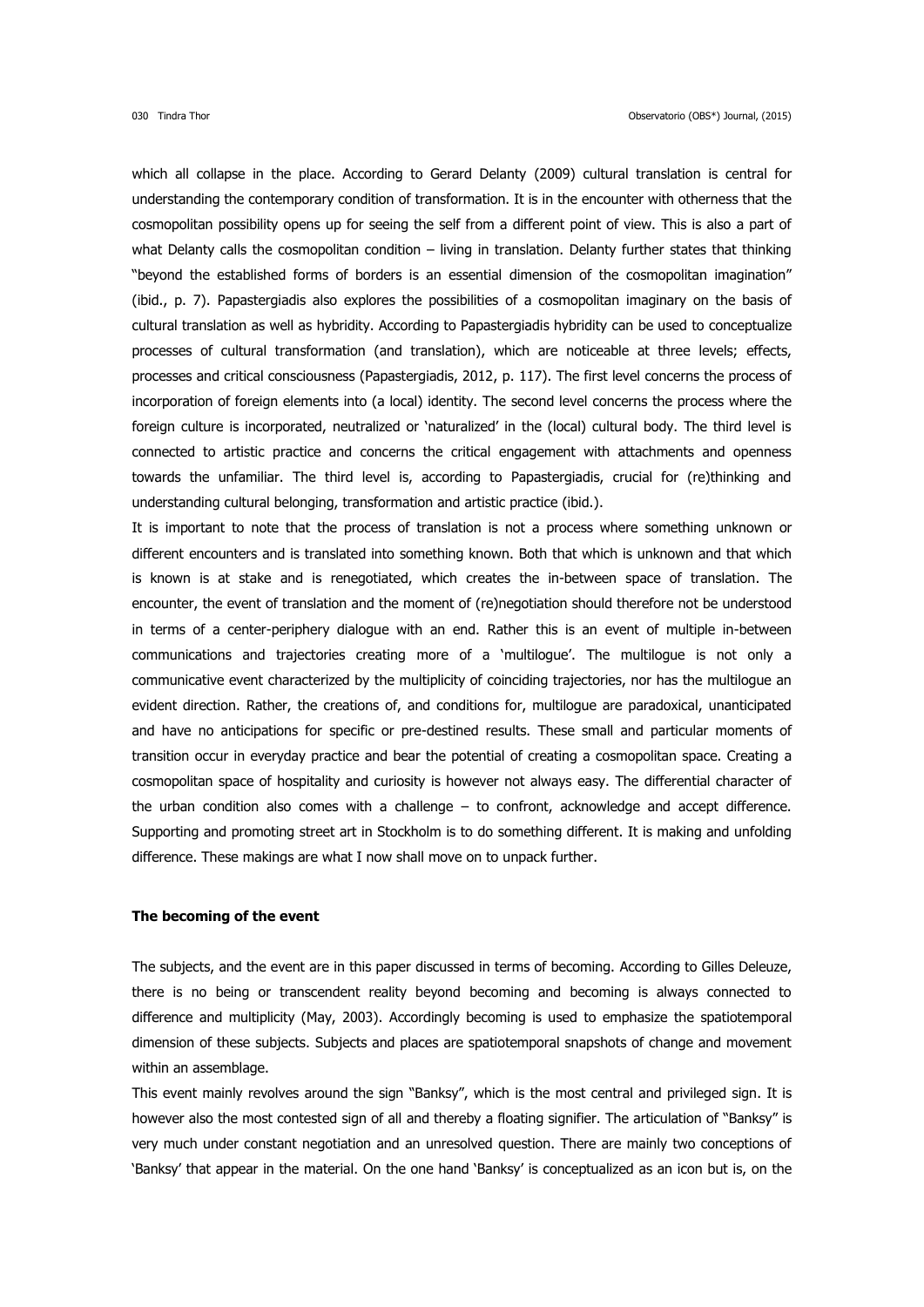other hand, understood as a commercialized "sell-out". These two conflicting constructions of 'Banksy' are as connected to two other subjectivities – The Hipster and The Doubters.

### **The Hipster**

The Hipster is a discursive node and is the subject that becomes in contrast to the Doubter. The Doubter is the subject that mainly constructs the Hipster in its critique and although a few oppose the critique of the Doubter there is no discursive struggle concerning what it means to be a Hipster. The Hipster is the subject buying in to the event. The Hipster is present at the location, takes part, follows the man blowing the whistle and is a believer. The believing and even hoping that 'Banksy' had been there or would appear in some unknown way is mainly what the Hipster is for. The Hipster is also the one taking the art installations because of, according to the Hipster-critics, their potential economic value. A post on Flashback said:

A bunch of [Söder]<sup>6</sup> hipsters who are copies of themselves mixed with people from [Vasastan]<sup>7</sup> with 'swag'. The only positive thing that could come from this exhibition would be if all these twats got their glasses smashed when people tried to jack the shit (3rd3y3, F#82).

Another one stated:

-

Haha, all these hipsters carrying 'Banksys' art away. I hope it is real for your sake, so you'll become millionaires. Because you're worth it (Hejz, F#75).

The Hipster here partially becomes through equalizing *people with "swag", twats* and *people with glasses*. This subject is mainly understood as a kind of economic predator who lack the ability to judge whether an artwork is real or not and, importantly, as someone who is not really interested in the art but more in potential economic gains of the artworks. The ones taking the art installations also stated that the potential economic value was a motive for them taking the installations. One installation was composed by a huge Gucci-bag on top of a mannequin, which the bag appeared to have crushed beneath itself.

<sup>6</sup> The southern part of Stockholm city often associated with "hipster" audience, i.e. the Soho of Stockholm.

 $<sup>7</sup>$  The part of Stockholm city where the exhibition took place. This part of the city is less associated with</sup> specifically "hipsters", but more so with the generic population of high economic and symbolic capital.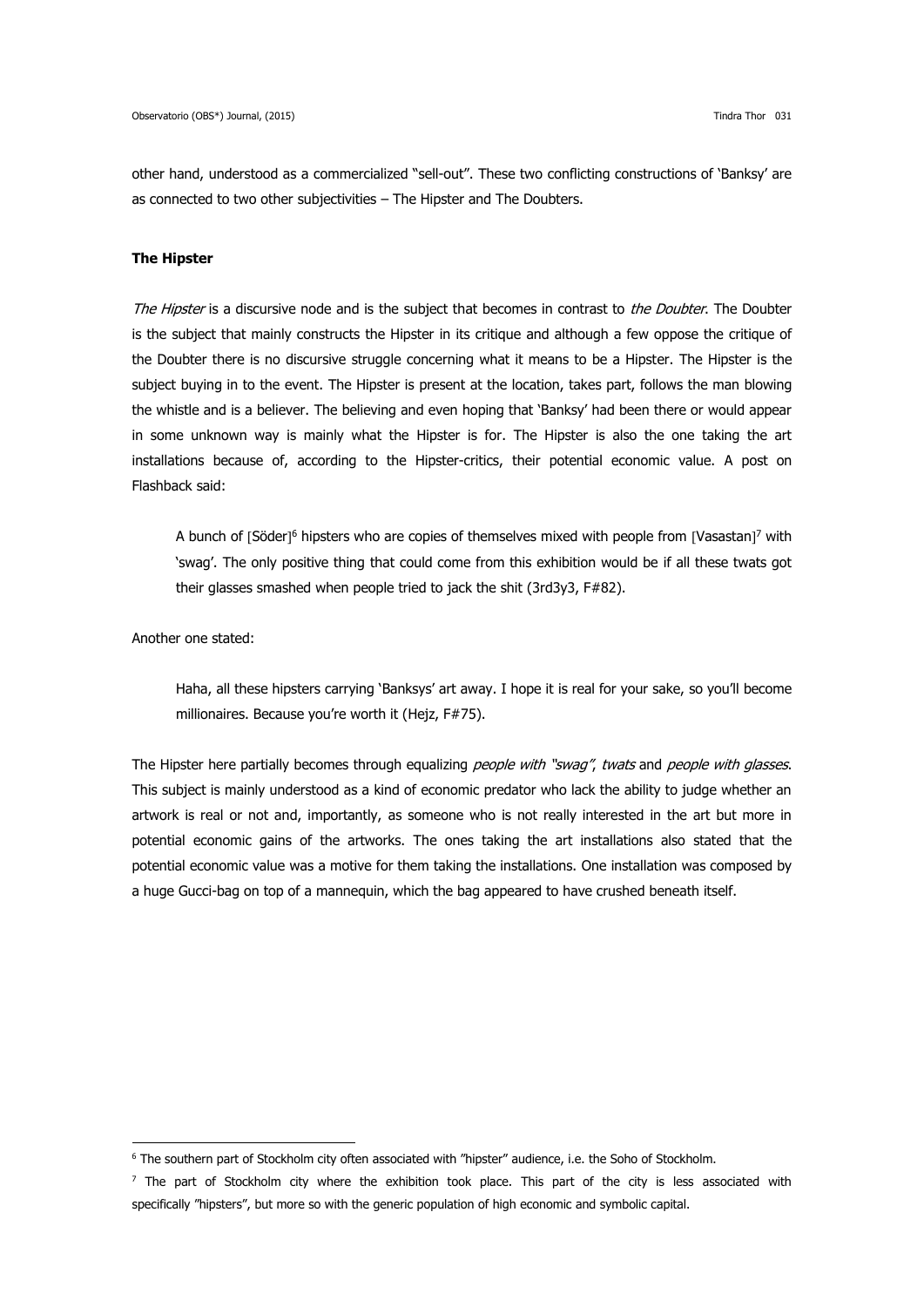

#### Figure 2. "Definitely a favorite".

The bag was taken after a while and the two young men who took the Gucci bag said that:

If it's a real Banksy it could be worth 30 000.<sup>8</sup> We're splitting the money (Söderin, 24 March 2014)

Another tweet on the same installation stated:

[] the Gucci bag symbolizes our consumption society, we're getting crushed by it! Geniouuuuuuuus!!!!!!!! (@Virre, Twitter, 23 March 2014)

The kind of excited language is, generally speaking, not so common in the data. Most of the texts are mocking these kinds of positive attitudes, which are perceived as somewhat naïve and uncritical, although some of the critics declare, "it was exciting" (@panuluukka, Twitter, 23 March 2014).

A headline in one of the news articles stated that "The Visitors Stole the Show" (Paterson, 24 March 2014) which partially points to how visitors took the installations from the exhibition hall, but it is also important to note how the headline also signifies that the visitors became creators of the event. They were not passive spectators but instead active creators of the urban event, simultaneously on the Internet and onsite.

The critique and ridiculing of the Hipster thus partially have to do with the perceived absurdity of thinking that 'Banksy' actually would appear or that 'Banksy' actually would be the maker of the art installations. The critique is also a societal critique against capitalism, appropriations of art forms and the

-

Source: @MarreMayr, Twitter, 23-03-2014.

<sup>8</sup> Swedish crowns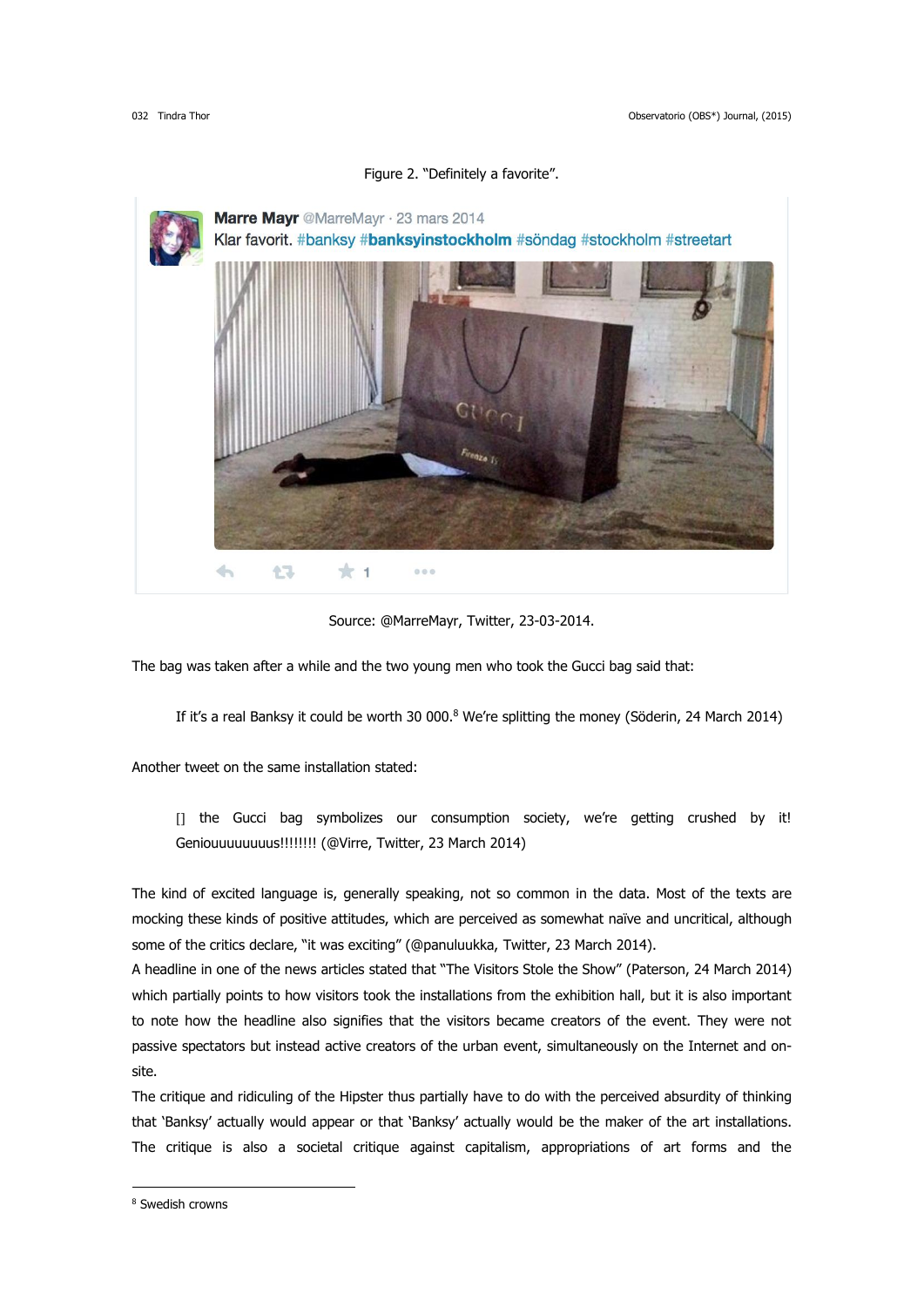commercialization of art. The Hipster becomes the subject that consumes the art and tries to make money from it. This also becomes the opposite of seeing, experiencing and judging art for the sake of its aesthetic value which in this discourse means judging art and not taking the maker of the art into that judgment. The critique against the Hipster entails the notion that the Hipster lacks genuine interest in the art makings, the interest in the exhibition is merely an interest in 'Banksy' and the possible economic and symbolic gains that could come from having attended a "real" 'Banksy' exhibition. "His signature has become more important than what he does", (Informant #2) one informant said in an interview. In another art discourse, it could be argued that judging or experiencing art is never disconnected from the makers of it but the case of street art is somewhat different. The makers of these arts are seldom known to anyone than others in the relatively small network of those who produce art in the street. There are of course those who are also active within the mainstream art world and exhibit at art galleries whose identities are known, but when active on the streets, artists go under aliases, which are not known to the

average (non-'insider') citizen walking the same streets. Not knowing the maker of an artwork is therefore intertwined with judging and experiencing street art appearing in the street. Not only is there a connection between judging street art without considering the maker, it is also made into a value within the street art world as the way it should be. Mocking the Hipster is thus made possible through its perceived disconnection to, or a lack of insight in, the street art world. Not only is the Hipster not getting that 'Banksy' will not make an appearance, but the Hipster does not even understand that this is not how street art is to be judged or experienced according to the Doubters. I distinguish between two kinds of doubters connected to the event: The Knower-Better and The Interested Doubter.

## **The Doubter I – The Knower-Better**

The Knower-Better is far more critical than the Interested Doubter and is the subject particularly prone to constructing the Hipster in their critique. The Knower-Better is rather blasé, sighs at the whole thing and dislikes Hipsters. Most of the Knower-Betters keep their distance by not attending the exhibition, but others are at the site commenting on the other visitors, mainly the ones identified as Hipsters.

The comments are made to create a distance and separation to the event (and the Hipster). The Knower-Better brings the discussion on what the artwork is to the fore. In tweets and articles, the event is for example labeled an "enactment of the Pied Piper of Hamelin" (Söderin, 24 March 2014; @\_wiman, Twitter, 23 March 2014). Several tweets alluded to the same theme and claimed that "If you're not getting it you who pilgrim to the 'Banksy' thing are the artwork" (@williamdeyoung, Twitter, 23 March 2014). Naming the event an enactment of The Pied Piper of Hamelin is also articulating a critique against cultural conformity, which becomes evident on Flashback:

Feeling awkward by the whole thing. Swedish culture vultures are conformists and like sheep, which became rather evident today. All these unique snowflakes - no one thinking for themselves (Evropa, F#55)

The critique on commercialism and capitalism is prominent when it comes to the Knower-Better, who also ascribes these phenomena to the Hipster. For the Knower-Better it is important, not only to clarify that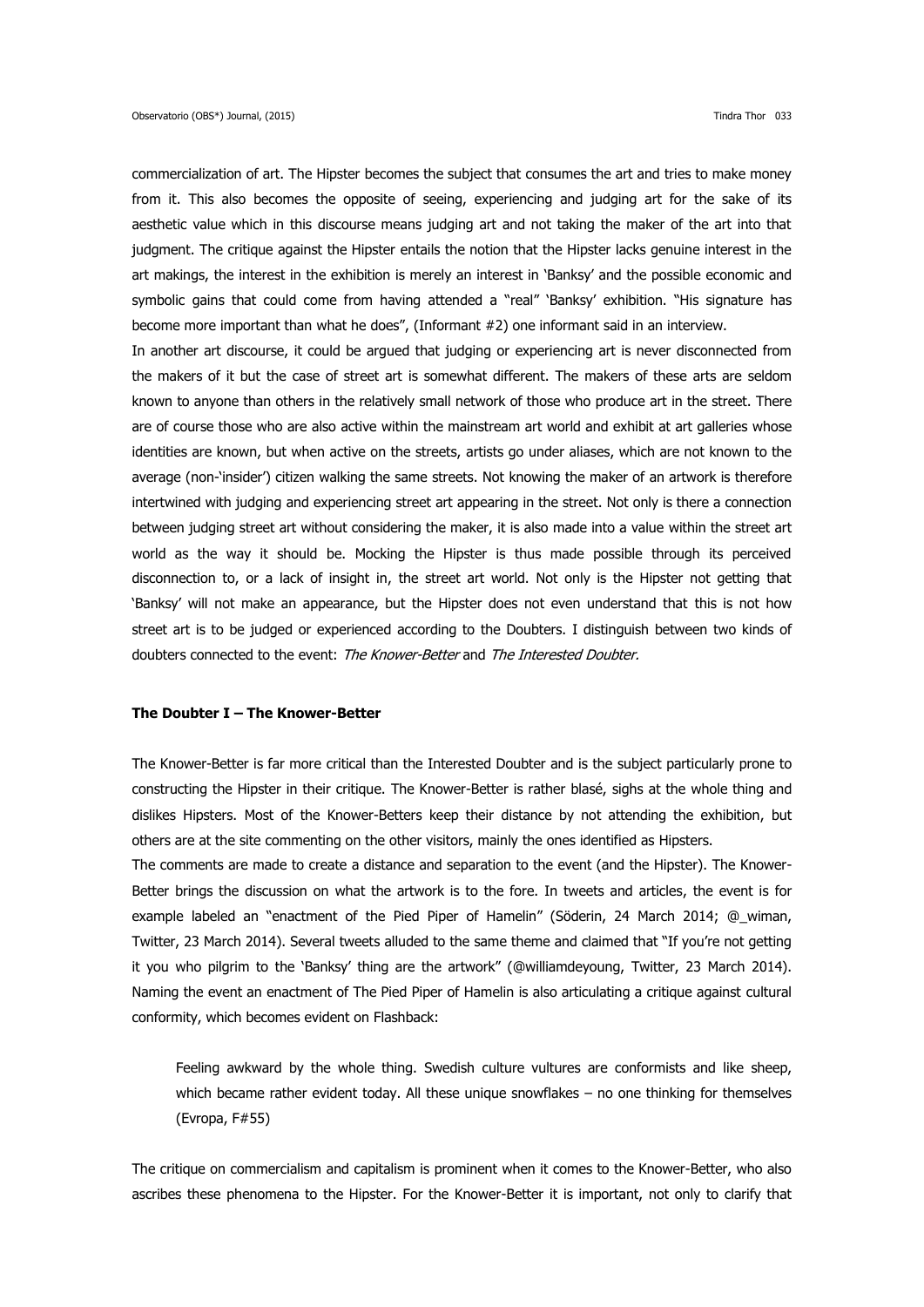they know or expect this not to be 'Banksy', but also to distance themselves from taking part in a commercialized "spectacle" (@therbertneuwirth, Twitter, 25 March 2014; see also Jani, Leurs & Sumiala in this special issue). On Flashback one person asked:

Anyone saw anything from "Banksy" at/around Hudiksvallsgatan this afternoon? Or is the bid one should go back to bed? Would get pissed off if I lumber down there and some f-king PR firm is doing like beer- or coffee advertisements (garion100, F#65)

On Twitter someone in a similar vain said:

Worst case scenario this is the launch of a new clothing line (@AndersKarnell, Twitter, 23 March 2014).

The Knower-Better was not only criticizing the Hipsters but also 'Banksy' to some extent. "Banksy" is articulated as "overrated" (DRD4, F#79) and inside the exhibition hall someone spray-painted "Fuck Banksy" on a wall (@Loukas\_RS, Twitter, March 23).

Figure 3. "Warning for strong language".



Loukas Christodoulou @Loukas RS · 23 mars 2014 6 Warning for strong language RT"@arndtzen: And on that note... #banksvinstockholm "  $\overline{\phantom{a}}$  $\star$ 仁子  $000$ 

Source: @Loukas\_RS, Twitter, 23-03-2014.

There is also a critique that raises a discussion on the relationship between street art and graffiti, where street art becomes the less authentic, more commercialized and, to the masses, accessible art form.

Good street art can be the right image in the right place but good graffiti takes years of practice and tons of paranoia-sweat (Istidraj, F#74).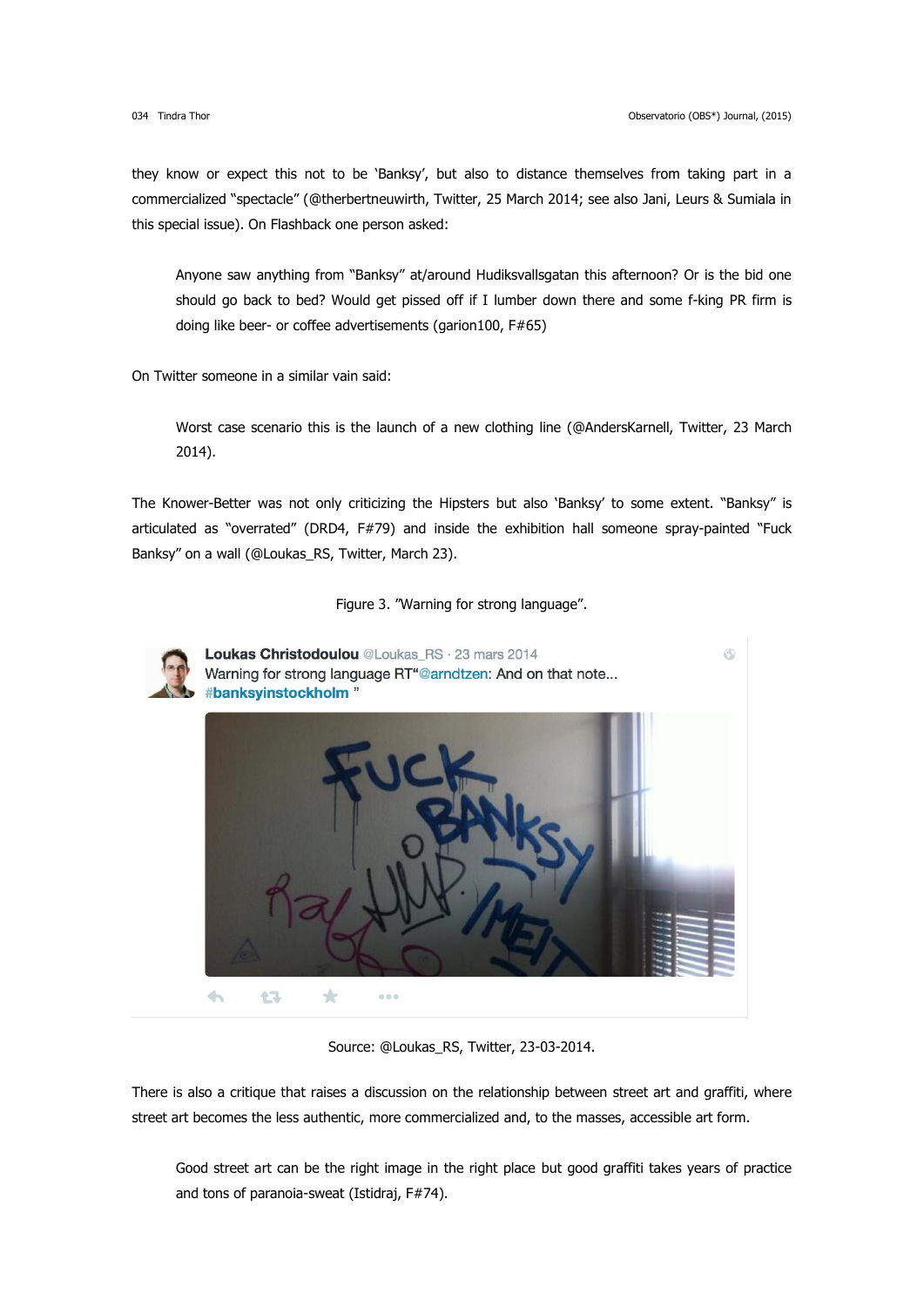The Knower-Better becomes in this aversion against the event, an aversion that is embodied and created by an equivalence chain that collapses: *street art* – "Banksy" – the Hipster, into each other. Street art signifies commercialized art, 'Banksy' the producer of these arts, and the Hipster is the buyer and appropriator of the arts. What signifies the Knower-Better is consequently first and foremost the aversion against commercialized and appropriated art. Several of the Knower-Betters are also appreciative of the exhibition and admit that the event is important as an intervention against the zero tolerance policy in Stockholm that was still in place during the exhibition. These arguments are however mainly presented when someone contends their tone of voice or pessimism. Instead, there is another kind of Doubter, one who mainly presents arguments in favor of the exhibition. These are articulations that create the Interested Doubter.

## **The Doubter II – The Interested Doubter**

The Interested Doubter is less nonchalant than the Knower-Better and takes part in the event to see what will happen. The Interested Doubter is not explicitly critical to the Hipster and is therefore not created in contrast to the Hipster. The Interested Doubter has a more investigative and casual approach to the event. The Interested Doubter considers the event interesting as a kind of social experiment or art experience but they "really do not count on that 'Banksy' will exhibit" (Kirenstilen, F#36). The Interested Doubter makes it clear that attending the event is due to a genuine interest in art and specifically street art in this case. Thereby the Interested Doubter comes off as a rather credible and serious subject. This as the Interested Doubter understands that street art should be experienced and judged 'independently' from knowledge of the identity of the art makers.

This point was also brought up in a manifesto written by the makers of the exhibition and nailed to a wall inside of the exhibition hall. The title of the manifesto was "Anonymous Celebrity" and brought the question of authenticity to the fore through pointing to the uniqueness of the 'Banksy' phenomenon as a paradoxical combination of anonymity and fame. It stated that one of the most interesting aspect of Banksy's works is when the artist "plays with authenticity and subverts expectations" (N.N., 2014). If anything this event played with the meaning of artistic authenticity and people's expectations, which was sparked by the visitor's curiosities. In contrast to the articulations of the Knower-Better, the manifesto, as well as the Interested Doubter, point to the interesting aspects of subverting authenticity and also claim that artistic value becomes as a consequence thereof.

Characteristic for the Interested Doubter is also that this Doubter raises other interconnected themes when discussing the event. Such themes regard the political implications of the event in zero tolerance Stockholm and what the artwork is meant to be or say. A previous quote pointed to the political potential of the artwork when speculating whether the city would "obey" the zero tolerance policy were the artworks to be proven as 'authentic'. "What is artistic freedom?" a tweet asked for example (@matsthepoet, Twitter, 23 March 2014) and another asked: "what is art" (@somaralnaher, Twitter, 23 March 2014). These tweets are also occasionally sarcastic, but there is still appreciation for the event as: an artistic and political intervention; the potential political consequences of the event; and the experience as a whole. The Interested Doubter "understands" what is happening and employs a positive but critical look at the event.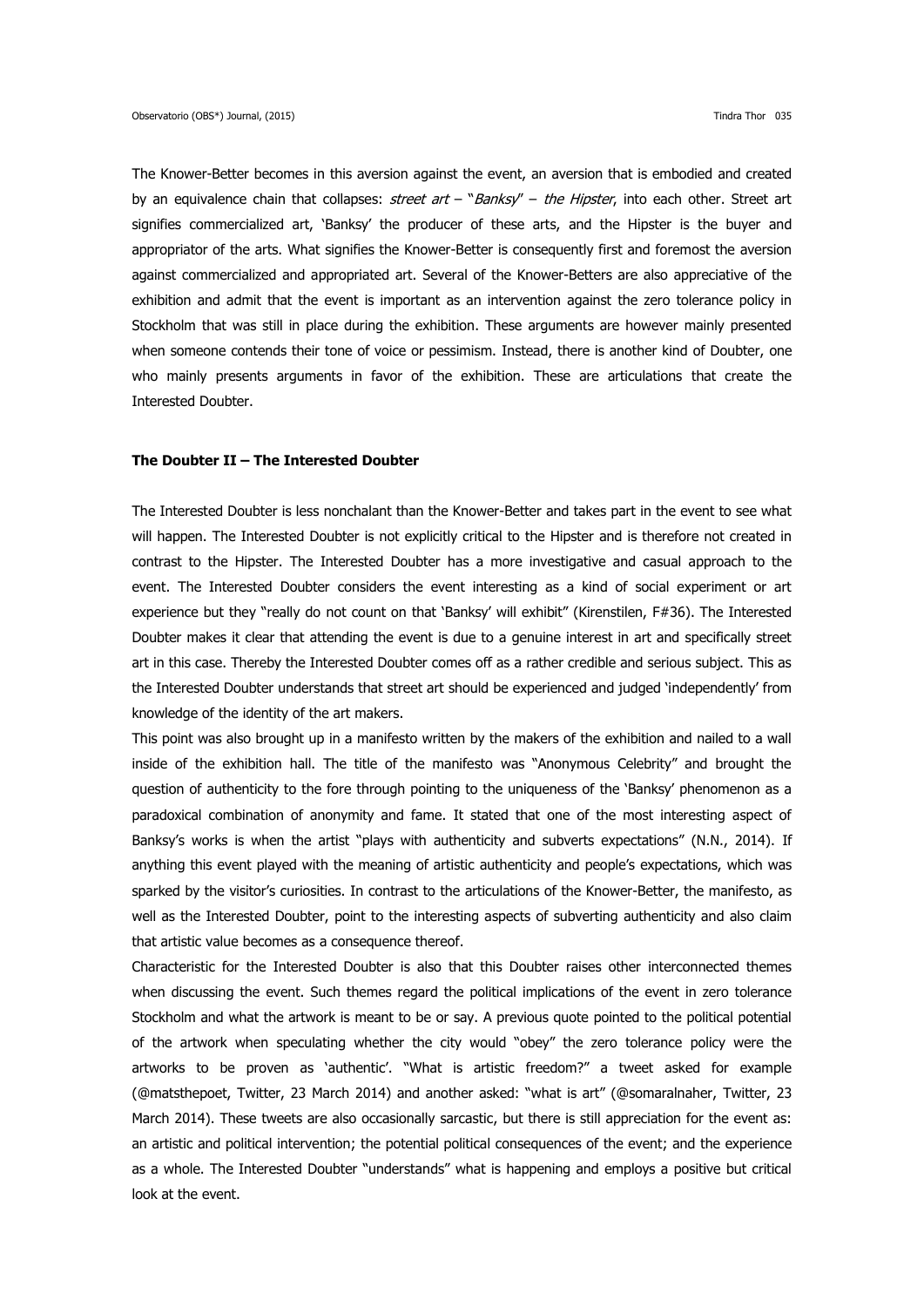This is how I perceive the essence of the artwork/hashtag/mediated event #banksyinstockholm: a call for critical thinking. I like. (@johanwirfalt, Twitter, 23 March 2014).

In other words the Interested Doubter takes a reflective stance and can be characterized as an embodiment of what Rosi Braidotti describes as nomadism - a "critical consciousness that resists settling into socially coded modes of thought and behavior" (Braidotti, 2011, p. 26). The Interested Doubter raises analytical and critical questions and is interested in the political and aesthetic implications of the event. Nodes for the discourse of the Interested Doubters are consequently the signs *art* and *politics*. For the Interested Doubter, it is important to analyze the event and these analyzes are made from a point of distanced presence. Several are on-site but create a distance between themselves and the event through assuming a critical eye. Applying this critical consciousness, distanced presence and also calling for others to reflect upon the political implications is thus what signifies the Interested Doubter.

### **The becoming of 'Banksy'**

The becoming of 'Banksy' conveys four important dimensions of becoming and making of place: 'Banksy' is becoming through different modes of presence and thereby becomes a manifestation of the materialization of several modes of simultaneous presences and becomings; secondly it demonstrates how closeness materializes in different ways; thirdly that performing subjects are present and embodied in different ways; and fourth, it is an example of how place becomes through different kinds of presences.

The simultaneous and different modes of presences becomes through the diverse and contradictory articulations of 'Banksy'. Further, it is also unclear what the sign 'Banksy' signifies. On the one hand the signified is an anonymous person and artist but, on the other hand, the signified is (sometimes commercialized) street art, intervening art and right to public space. This makes, as already noted, "Banksy" a floating signifier, a signifier without any specific signified. 'Banksy' is present as a 'concept' and as a discursive node which enables the event and the participations in the event in what could be considered as a 'meta discourse', the overarching #banksyinstockholm event. This presence is characterized by incongruity due to the conflicting intra-discursive articulations of 'Banksy'.

These conflicting articulations and uncertain significations of "Banksy" are very much connected to the myth and the mystery revolving 'Banksy'. There are no pictures of the artist and basically no one knows who 'Banksy' is.

In conjunction to the making of the movie "Exit through the Gift Shop" (2010, Revolver Entertainment), an Oscar-nominated documentary/mockumentary allegedly directed by 'Banksy'; there were speculations on whether 'Banksy' could have acted as the main character of the do-/mockumentary, Thierry Guetta. The movie is about an amateur moviemaker, Guetta, who starts to follow street artists and also crosses paths with 'Banksy'. The artists who are being filmed are under the impression that the material will be compiled into a documentary, but Guetta never makes one. When finally forced into showing the material 'Banksy' says (in the film) that he realized that Guetta probably was not a filmmaker, rather "just somebody with mental problems who happened to have a camera" (Exit Through the Gift Shop). Then Guetta becomes a street artist himself with the alias Mr. Brainwash. The exhibition of the art attracts thousands of visitors and is sold for almost a million USD. On Flashback one of the posts asked whether #banksyinstockholm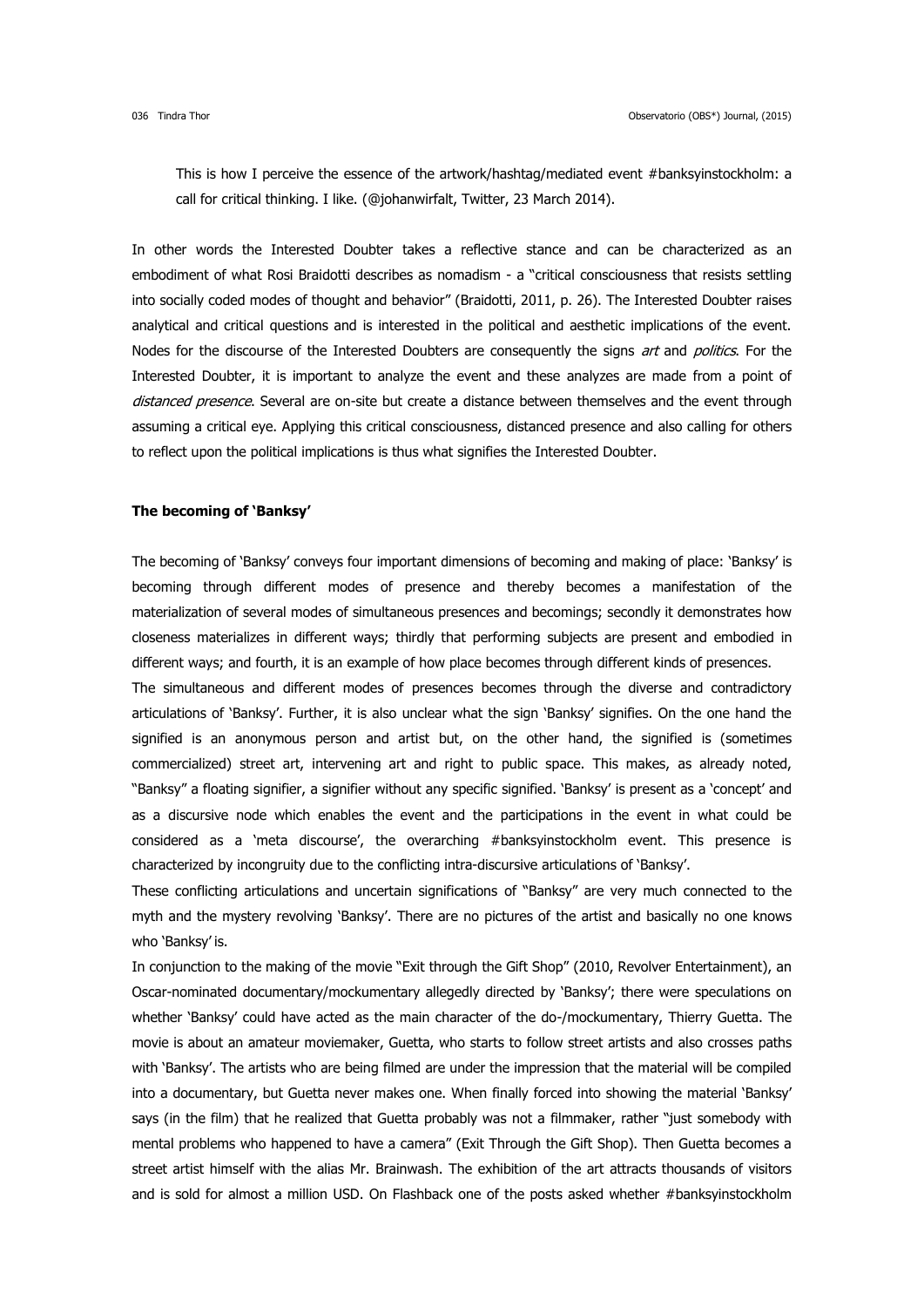was another version of "Exit through the Gift Shop", i.e. the making of an artist and a sellable concept and continued by stating that 'Banksy' is "just about as cool as Thierry Guetta" (Regel2.01, F#60).

Which artist being made at #banksyinstockholm is therefore a question with multiple answers. 'Banksy' as an iconic subject is part of the answer, but the event and the performance are more complex than that. 'Banksy' as articulated subject enables a discursive break, constituting 'Banksy' as a political subject in that process. 'Banksy' becomes the political representative for street art in general and, interestingly enough, for Stockholm in particular, although there was no established connection between 'Banksy' and Stockholm.

Chantal Mouffe argues that there "is an aesthetic dimension in the political and there is a political dimension in art" (Mouffe, 2007, p. 4). This is a consequence of the consideration of the theory of hegemony and can be related to Claude Lefort's idea of the public space as a product of an ongoing discursive struggle (Lefort, 1986) Hence, the discursive construction of the public space obscures the public and/or the urban as multiple and antagonistic. According to Mouffe, all art is political in the sense that it either maintains or challenges (or both) a given symbolic and discursive order (ibid.). In order to grasp the political dimension of critical art Mouffe therefore proposes that "we need to see them as counter-hegemonic interventions whose objective is to occupy the public space in order to disrupt the smooth image that corporate capitalism is trying to spread, bringing to the fore its repressive character" (ibid.). Understood as capitalist critique the #banksyinstockholm becomes such a critical intervention of art. Stockholm city has not been entertaining the idea that street art would be tolerable although graffiti is a far more controversial form of unsanctioned urban art than the kind of street art exhibited at #banksyinstockholm. The art form has an ambivalent position and thereby it constitutes the political. The head of the Swedish Arts Council, a government authority whose principal task is to implement national cultural policy, was also present at the event and said it "was fun to be there" (@Kulturnyheterna, Twitter, 23 March 2014). This also expresses the in-betweenness and paradoxicality of the event. These paradoxes become manifestations of the antagonistic character of the urban space and the reductive and excluding force of the discursive construct of the public space.

The second dimension regards how closeness materializes in different ways. Whether a body identified as 'Banksy' was at the site and/or had created the exhibition or not was not a prerequisite for sensing the presence of the artist. Despite 'Banksy's' unconfirmed physical presence, the artist's presence was still evident at the event and also enhanced by the political environment in the specific locality. The iconicity of 'Banksy' brings the tension between street art and politics in Stockholm to its peak. 'Banksy' becomes as a political artist, or an artistic politician, without any known involvement, established intent stemming from a person or "Banksy himself", and even without any physical presence. Thus the symbolic subject can be understood as quite disconnected from a physical body or person. 'Banksy' has become larger than himself and "he can't control it, himself anymore" (Informant #1) an informant said in an interview. "It" ('Banksy') becomes a temporal phenomenon in different places and dimensions of presence. This leads us to the third dimension of the becoming of 'Banksy' – how performing subjects are present and embodied in different ways.

'Banksy' is not only made present in the 'shared imaginary' of the participants, but also in the artwork, regardless of who made it, as well as in the performances of the participants of the event, who co-create the event simultaneously on the Internet and on-site. Thereby the subject 'Banksy' becomes through the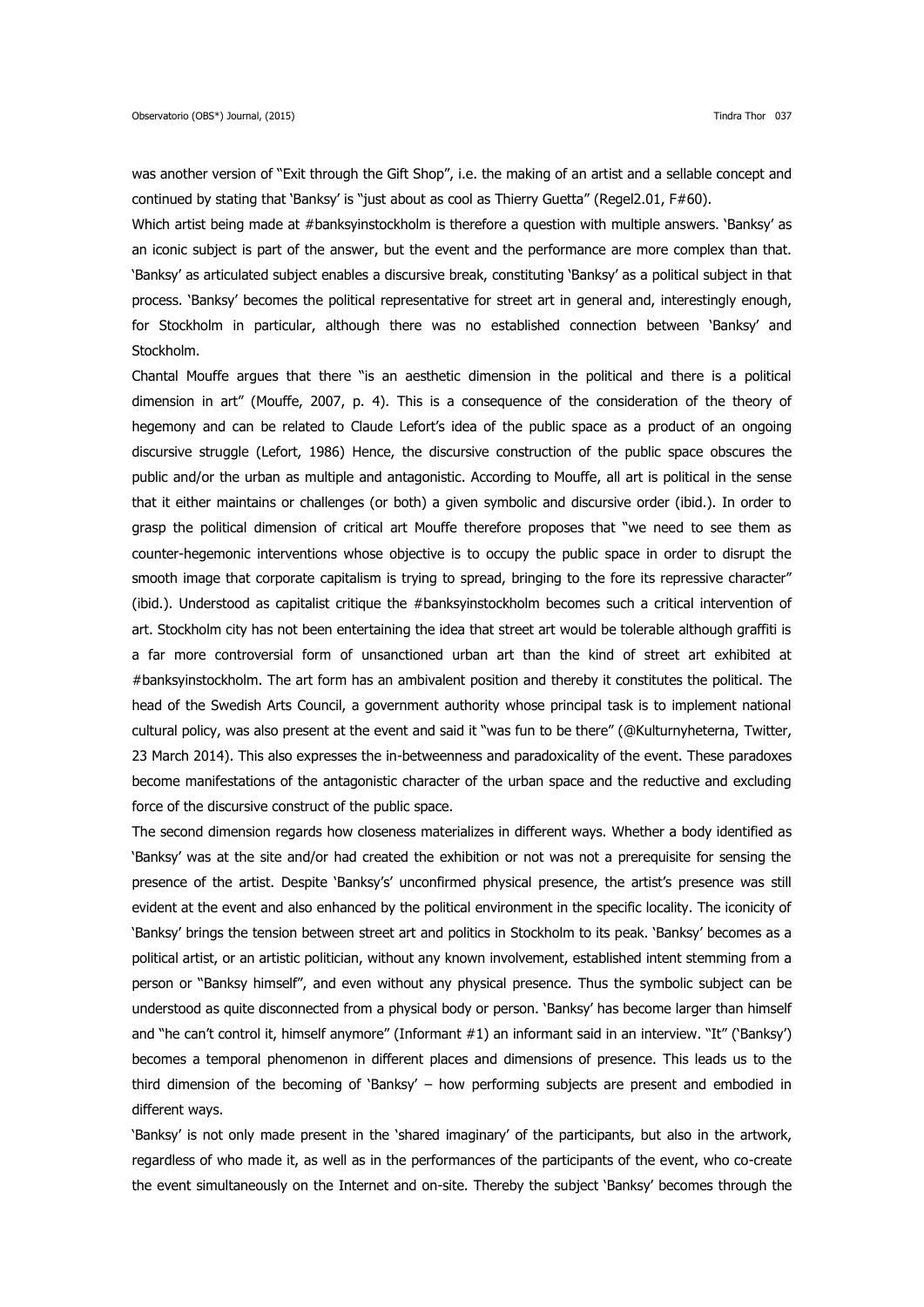participants and the multimodal performances creating the event. 'Banksy' became an embodied presence through the performances of 8000 people.

Everybody's "Banksy"? (@deeped, Twitter, 23 March 2014).

A post on Flashback posted prior to the event said:

[A]ccording to a friend of mine 'fake Banksies' have started appearing on the street. [P]eople are taking matters into their own hands (dancedancedance, F#42).

Not only did 'Banksy' become a multiple subject, the artwork did too, which leads to the fourth dimension – how place becomes through different kinds of presences. At the exhibition, people did take matters into their own hands and started to tear walls down, paint the walls and take the installations. Through the performances of everyone taking matters into their own hands, the artwork and the place were becoming. A city is made in the everyday performances of the people who live or pass through it. Most performances are repetitions, discursive sedimentations, but some deviate from hegemonic patterns and expectations of city life and experience. These are the performances that bring the paradoxes of contemporary urban condition to the fore. The urban space has always been subject to contradictions and exposed to difference and globalization has increased the momentum of these processes. As in the #banksyinstockholm case, this happens through multimodal interpersonal and mediated communications, but #banksyinstockholm also shows how these multimodal place-makings make the urban as a kind of hyper-place that is as tangible as evanescent.

Although the on-site and the Internet participations created this hyper-everyday none of this would, however, have been possible without the mythical aura surrounding 'Banksy'. The iconicity of 'Banksy' together with the contradictions and paradoxicality regarding the artist's presence was vital for the event to play out. While the questions asked by those who participated in the event regarded whether 'Banksy' was there or not, it is also important to note that not really knowing was perhaps more desirable.

If I had left the exhibition and known for sure if Banksy was involved or not I probably would have been damned disappointed (pelotard, #97).

Further, it is important for the becoming of not only 'Banksy', but also street artists in general. The spatial footprints of these artists are everywhere, but the artists are nowhere. In the case of 'Banksy', the importance and desirability of the myth becomes even more powerful. The desire to know the identity of the artist is just as important as the desirable mythical dream of not knowing. As long as all the multiple possibilities of becoming have not yet collapsed into one, the multiple possibilities enable each participant to create the event as meaningful in relation to their own becomings.

The question of whether or not 'Banksy' was present is thus a simple question with complex and multiple answers. This question was nevertheless what the whole event revolved around. What everyone wanted to know was whether the event and the exhibition were authentic, and to some it was the hope that it would be that made them show up and create the event. Whether the event was authentic or not is,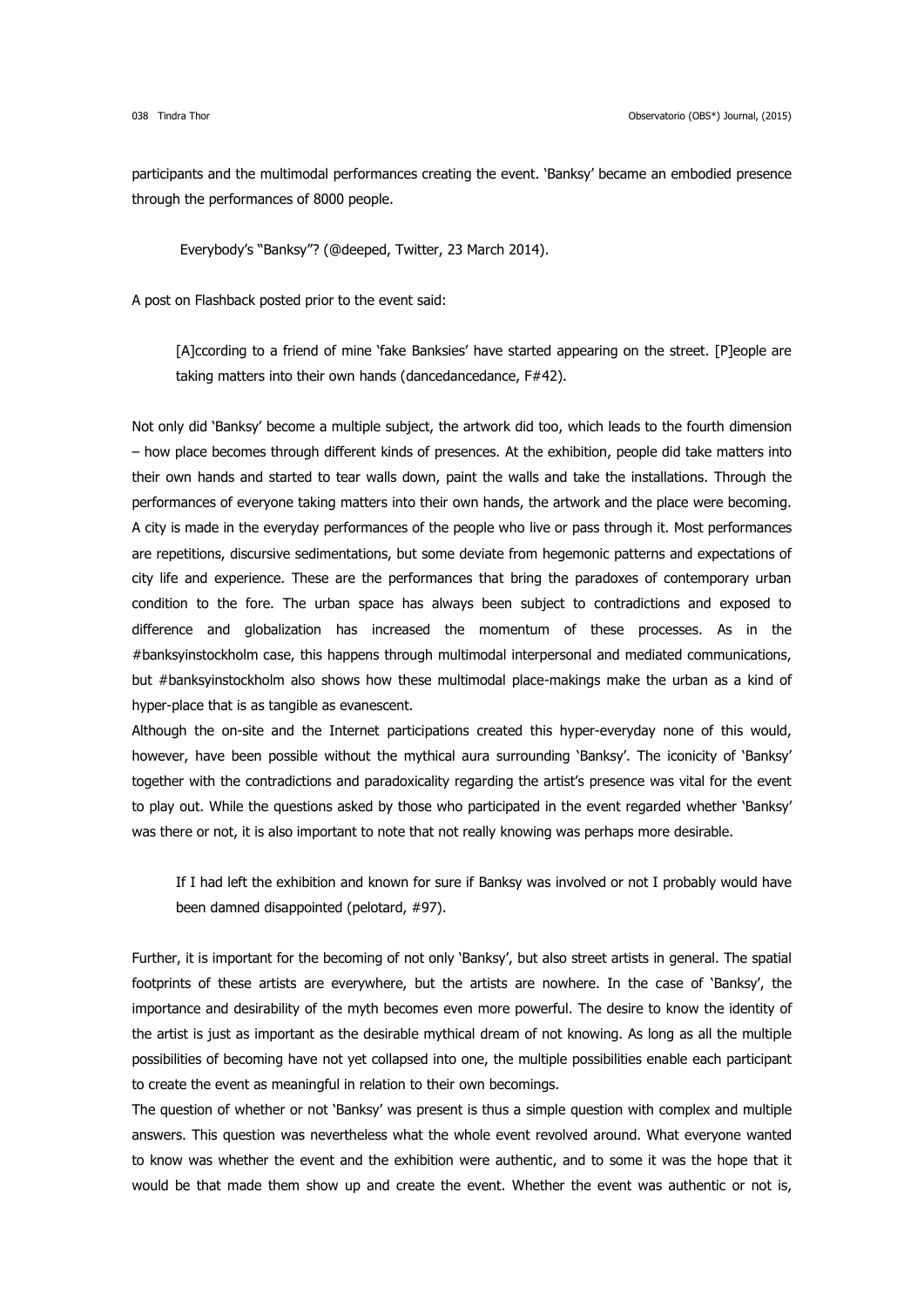however, a question about the place, the event and the performance and not a question concerning if a specific artist had created the exhibition or nor. Rather the event became authentic and 'real' as a collective and collaborative performance.

I'm feeling as authentic as "Banksy" does himself (@LenaNestius, Twitter, 23 March 2014).

Again the question of authenticity comes into play and is either articulated in a blasé way or as an artistic quality as pointed to in the manifesto. This play with authenticity, curiosity and anonymity was central to the becoming of the event. Not knowing and not getting any certain answers was desirable for the people participating. The participators desired living in curiosity and a state of exploration trying to find out an impossible answer to a question no one seemed to know. The manifesto concluded by asking:

If you're still wondering whether this is a work of "Banksy" or not, perhaps the next question should be, is that the most important question? (@RouleauDeFilm, Twitter, 23 March 2014).

So what is the most important question?

#### **Asking the Ultimate Question**

Identifying the ultimate question is clearly a matter of qualified guessing. I have two qualified guesses, qualified since they are derived from the material. The first of these guesses has been hinted on already and is the guess made by most participators. This guess proposes that the event is a critical comment on the status of street art/graffiti in Stockholm and the zero tolerance policy that was in place at the moment. The exhibition could be thought of as a political action and an encouragement towards others to, as the press release stated, "make intrusions themselves". The visitors were invited and, therefore, allowed and encouraged to make intrusions. At another place in (Stockholm) time and space, they might not have received such an invitation.

One of the installations had a reference to Douglas Adams' "The Hitchhikers Guide to the Galaxy" (Adams, 1997). It said "You can't lie in front of the bulldozer forever".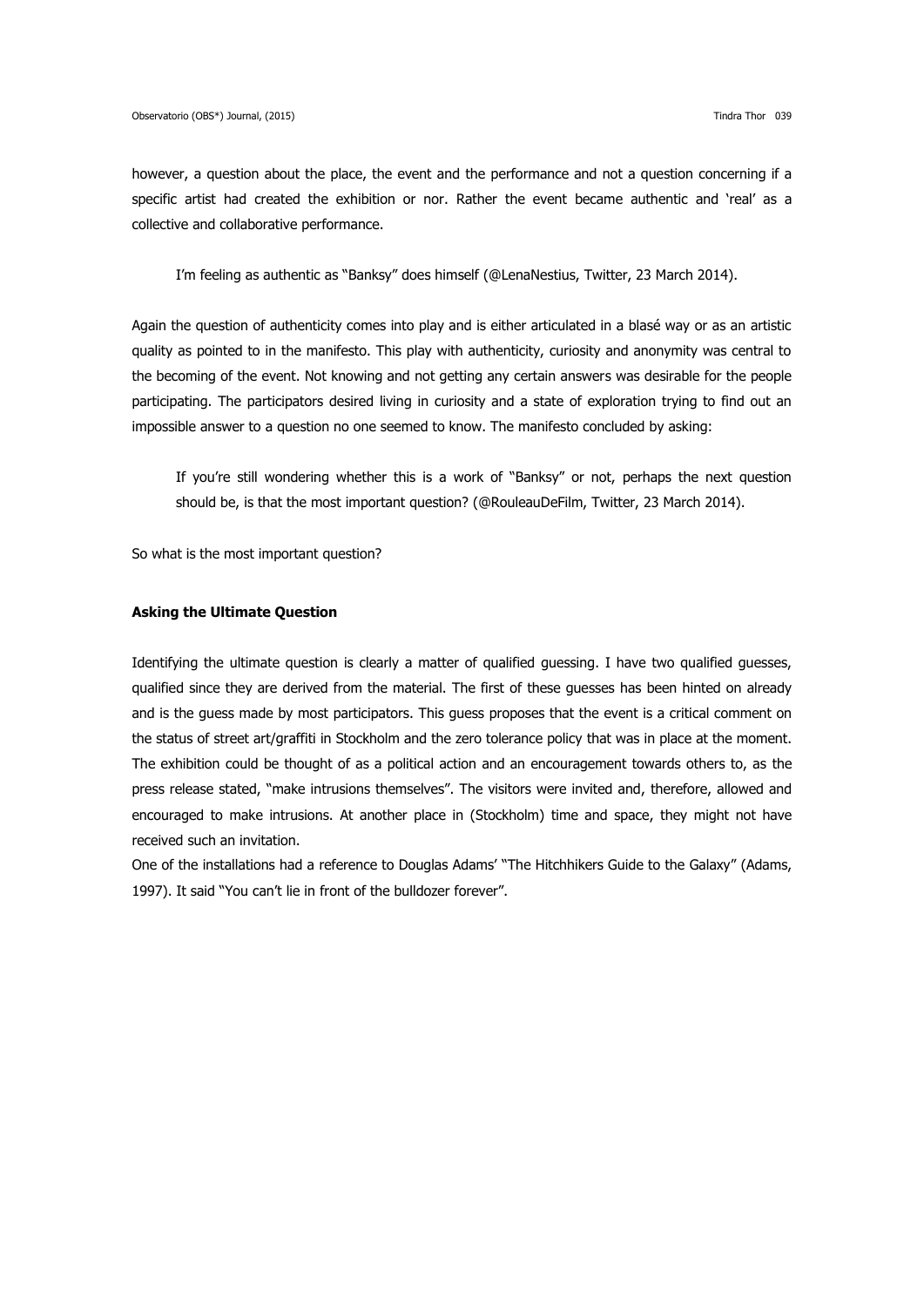

Figure 4. "You can't lie in front of the bulldozer for ever".

Kajsa Hammarstrand @KHammarstrand · 23 mars 2014 ⊛ "you can't lie in front of the bulldozer for ever" #banksyinstockholm " Is this for real?! @RealBanksy @banksyny



Source: @KHammarstrand, Twitter, 23-03-2014.

In the book the answer to the ultimate question (of Life, Universe and Everything) is 42. This makes no sense of course (which also annoys Arthur Dent, the main character in the book). Were anyone to have answered the question of whether 'Banksy' was there or not saying "42" this would make just as little sense, but why is that? In the case of "The Hitchhikers Guide to the Galaxy" the reader is made aware that if someone does not understand an answer to a question, that does not mean that there is something wrong with the answer, it might just as well be something wrong with the question. In the case of #banksyinstockholm, the question whether 'Banksy' was here or not is impossible because it becomes a question without end. It is an impossible question. It cannot be answered because the question does not encompass the complexity of the answer. Conversely, an answer of yes or no simply does not grasp the complexity of the simultaneous and multiple becomings at this moment in time and space. So what would the most important question that the writers of the manifesto wanted people to ask themselves? This brings me to my second guess, which would be: why is it important to know whether 'Banksy' was there or not?

This question is derived from the critique raised by the Knower-Betters, and to some extent the Interested Doubters, who question the fixation and fetishizing of 'Banksy'. The question on whether 'Banksy' was there or not or if the art installations were "authentic" as made by 'Banksy' only makes sense if 'Banksy' is made into a reason, an aim and an object of desire  $-$  a fetish. The initiators of this event question this fetishizing logic of fame. Banksy is perhaps the only celebrity that remains anonymous. In a society that bulges of desires for 15 minutes of fame, being part of the next meme, or the next trending topic on Twitter this is, not to say the least, rare. This celebrity logic and celebration was consequently subverted and counteracted through the event.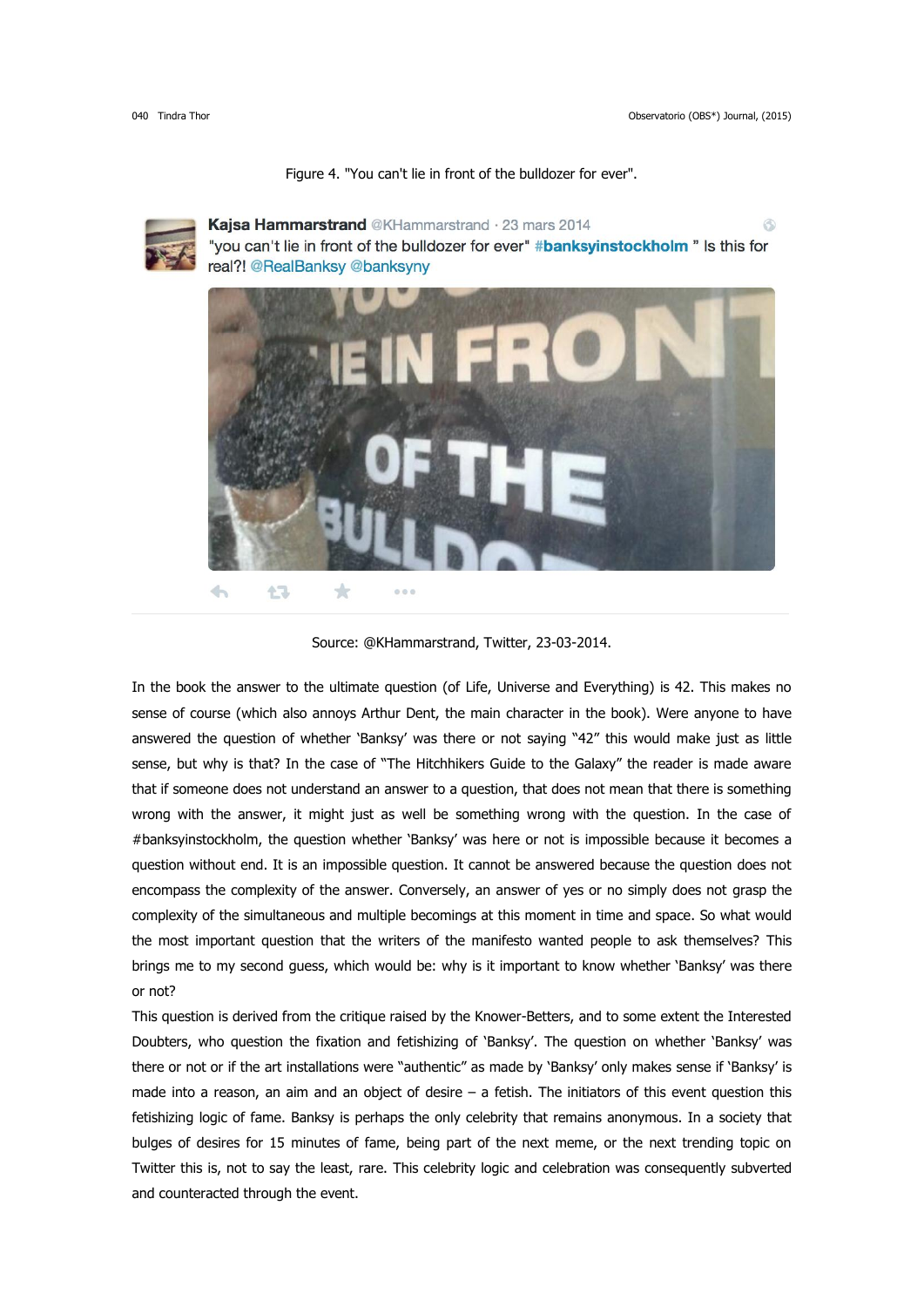On yet another level, the question whether 'Banksy' was there or not still is the most important question. Not because the answer is significant, but because this question was the spark of the urban improvisation. This question made the whole thing happen. The question enabled the event, the place and the artistic and spatial becomings. Were no one to have been curious about finding an answer to that question, no one would have come. Hence, no one would have asked themselves any questions at all and no one would have asked themselves what kind of questions they would want to ask themselves. The curiosity of finding an answer to that question is the spark of the event. It is what made the event into a moment of urban improvisations and improvisational imaginaries. Graffiti as a hybrid, de-institutionalized, ephemeral and transcultural medium has the potential of constituting new relations between daily and political life (García Canclini, 1995). It is a curiosity that result in these relations being (re)negotiated and (re)imagined.

## **Closing remarks**

When the rumor that 'Banksy' would hold an exhibition in Stockholm reached Swedish media speculations and expectations were not long in coming. This article has explored the political, artistic and spatial potentialities and paradoxes of the #banksyinstockholm event through discursive articulations on Twitter and the online forum Flashback. The #banksyinstockholm event is a peculiar and in several ways also unique moment that has been discussed in terms of a cosmopolitan space of translation, multilogue, paradoxes and simultaneous presences. The paradoxicality of the event is even more amplified by this multidimensionality, which also adds to the complexity of the event. These complexities unfold in the paradoxical space that opens up possibilities for other curious and hospitable imaginings of the urban. This is what signifies these spatial and artistic becomings. It is paradoxical and plural to its (never existing) essence because of the throwntogetherness of antagonistic trajectories, a spatial creation because it invites makings of spatial ruptures and subjects become present yet un-present. They are in-between presences, embodying the paradoxes and complexities of the contemporary urban condition.

Artistic interventions take place everyday in the city in aesthetic forms very similar to the art exhibited at #banksyinstockholm. These everyday creations are usually of the anonymous kind though, the kind that lacks the attraction of a celebrity and the performative power of a famous name. It is nevertheless important to note that they do appear and thereby influence the urban experience. Further it should be noted that the makers of the exhibition asked why 'Banksy's' presence was so important to the participators, which should be considered as a call for detaching the aesthetic experience from whoever made the artwork.

Yet it is 'Banksy' and the performative power of 'Banksy' that enabled #banksyinstockholm and its performative improvisations. Due to the contradictions in the articulations of 'Banksy' the event became a paradox, which was a consequence of 'Banksy' becoming a floating signifier. In the discourse of the Knower-Betters 'Banksy' is articulated as a commercialized sell-out. The Interested Doubters acknowledge 'Banksy' as an artist, but questions any involvement from that specific artist, and the Hipster either thinks 'Banksy' is "king" and/or wants to make money off the art. All of these different articulations and discursive nodes raise important questions. With regard to the Knower-Betters who center their discussion and critique against commercialism, it is important to ask what it means when unsanctioned urban arts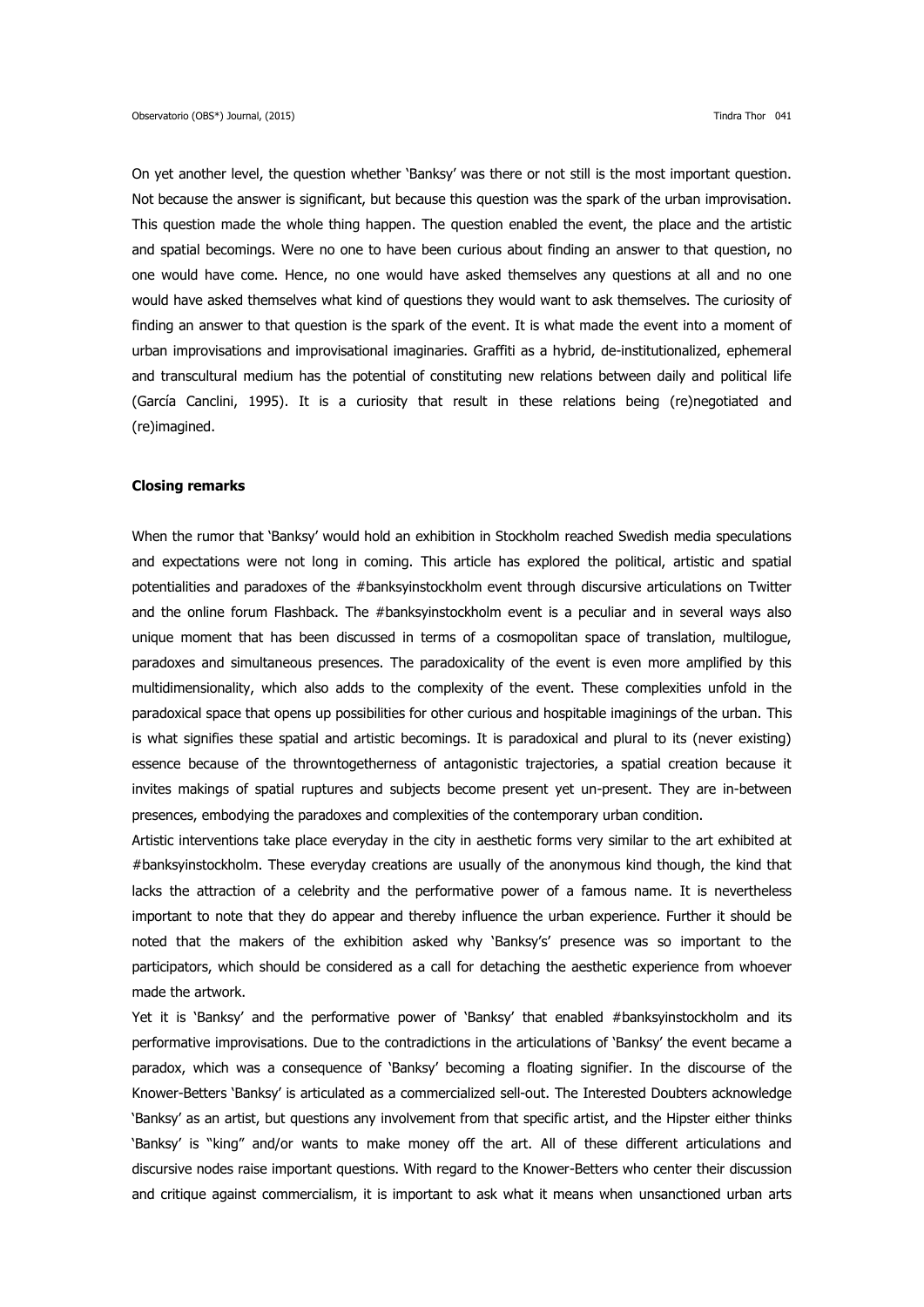become a commodity. Considering graffiti stems from a subculture in New York made out of mainly working class people, it is impossible to not consider such appropriations as a 'bourgeoisie' appropriating working class art. From the Interested Doubter's point of view, it was important to question zero tolerance and artistic (un)freedom, issues that tap into questions regarding access to public space and who has the right to the city. The reason #banksyinstockholm became possible was that this aesthetic has become more accepted, it is sold at art galleries (is a commodity) and had a big name to back it up. That means that access to public space and the right to the city clearly has to do with the degree of deviation from the norm, a norm that has to do with aesthetic ideals and economic potency.

This art space did all the same provide a potential meeting place for these contradictions and paradoxes and a temporal strategy for, and creation of, new alliances and a space for cultural translation, negotiation and hospitality, all of which were created by the makers of the exhibition, the participants and the city. The space of the event became through the throwing together of simultaneous and different modes of presences and a diverse collection of trajectories making a place of cultural displacement and translation. The event became a (re)negotiating event due to its intervening character and the political potentialities that bleed out from these processes of political and spatial (re)negotiation. The event held the possibility of cultural translation and hospitality and the potential of taking unexpected turns.

The number of possibilities could be considered as limited, considering a rather homogenous crowd not having to face anything but sameness. This would, nevertheless, be an oversimplification. As pointed out repeatedly, street art is an ephemeral, illegal and hence intervening urban art. Further, it should also be noted that sameness is created by shared curiosity. This does not mean that all the participating people were the same. It means that sameness emerged in a moment of coinciding desires and curiosities sparked by an aesthetic urban intervention.

These interventions were also, as mentioned, encouraged in the press releases, a very provocative encouragement in Stockholm. However, the city never made an effort to stop the event. Instead city representatives attended the event.

When analyzing the reviews of the movie Jaws, Fredric Jameson (1979) notes that most tend to focus on the shark as the problem and what kinds of anxieties the shark represents. All these different articulations of what the shark represents give the shark polysemous function, which then absorbs the multiple meanings given to the shark (1979, p. 142). In other words, the shark becomes a sign that absorbs meaning due to its polysemousness. Jameson continues to argue that the polysemousness is highly ideological as societal anxieties get disguised as natural. The conflict consequently looks like a 'natural' one between man and nature (ibid.). In the case of #banksyinstockholm, 'Banksy' is the shark. 'Banksy' is the floating signifier that through its polysemousness absorbs possible representations of the event. The event was an intervention but lost part of its political edge because of the polysemousness. The city never had to stop the event because the political potentialities were dismantled through the paradox of having an unsanctioned street art exhibition under the name of an established and celebrated street artist, in zero tolerance Stockholm that was attended by city representatives who usually are against these kinds of arts. Why did/could they attend the event? Because the fluidity of the most central sign made the event appear harmless. This shows the impossibility, and also the oxymoron, of having all political possibilities coming into play and still make a forceful political claim. The more representations of a central sign, the less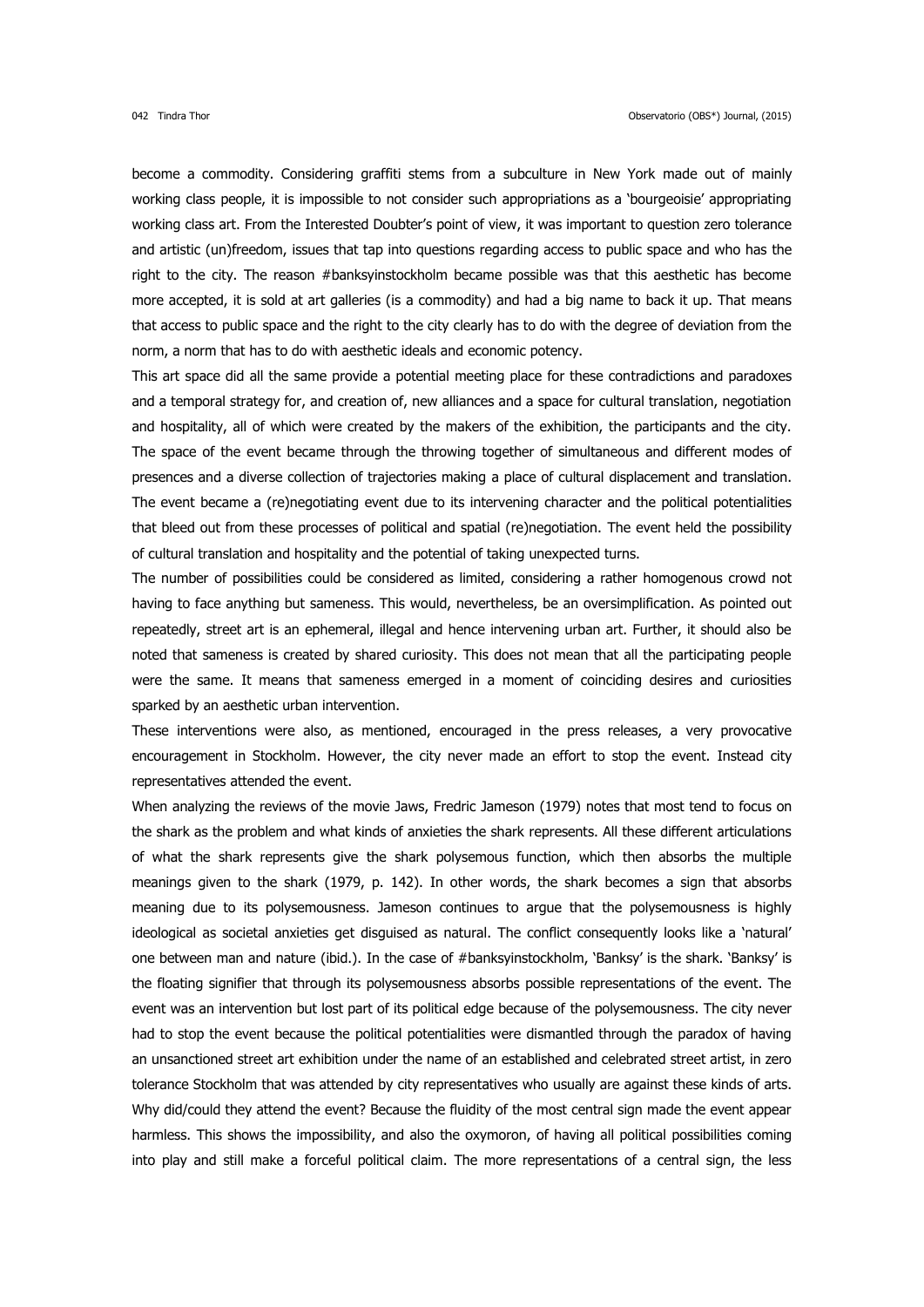political potency the sign has. It is also the case that even though an (art)space is inviting to many possibilities, the possibilities are reduced by the fact that not all enter.

Figure 5: "Kerstin Brunnberg, director of Swedish Arts Council thinks it fun being on site".



Kulturnvheterna SVT @KULTURNYHETERNA · 23 mars 2014 Kerstin Brunnberg, ordförande i kulturrådet tycker att det är roligt att vara på plats. #banksyinstockholm



Source: @KULTURNYHETERNA, Twitter, 23-03-2014.

The ones that did enter this art space did nonetheless become artistic and spatial collaborators. They collaborated in making the event, art and in embodying 'Banksy', who therefore both multiplied and disappeared. The initiators provided a possibility, which evolved rhizomatically. #banksyinstockholm transformed a striated city space into a smooth space for a moment in time, in an encounter, at an event, in a place. The event became possible at a moment when different coinciding desires created an alternative and subversive urban space through simultaneous virtual and on-site presences. Through the activities on Twitter and Flashback, those who were not on-site were able to participate as spatial and political collaborators of the becoming city space. Although #banksyinstockholm was in many ways a unique urban event; this is how people create cities every day. Creating the city is a multimodal activity. People create cities through walking in it, tweeting it, talking it, deciding it, Instagramming it – and painting it. It is in the simultaneity of these multimodal activities that the city is becoming and it is this simultaneity that designates the contemporary urban condition.

Street art and graffiti has become accessible to a broader audience through this simultaneity. It does no longer exist only for the people who know where to look, what to look for or have time to see before ephemerality gets the best of the arts. Instagram for example becomes an archive that changes the rules. Such platforms reach further than the 'analogue' city wall does. The streets on which street arts are made and experienced have elongated and even visibility of individual artists has increased in cases where artists themselves post using identifiable names and accounts. In that respect platforms such as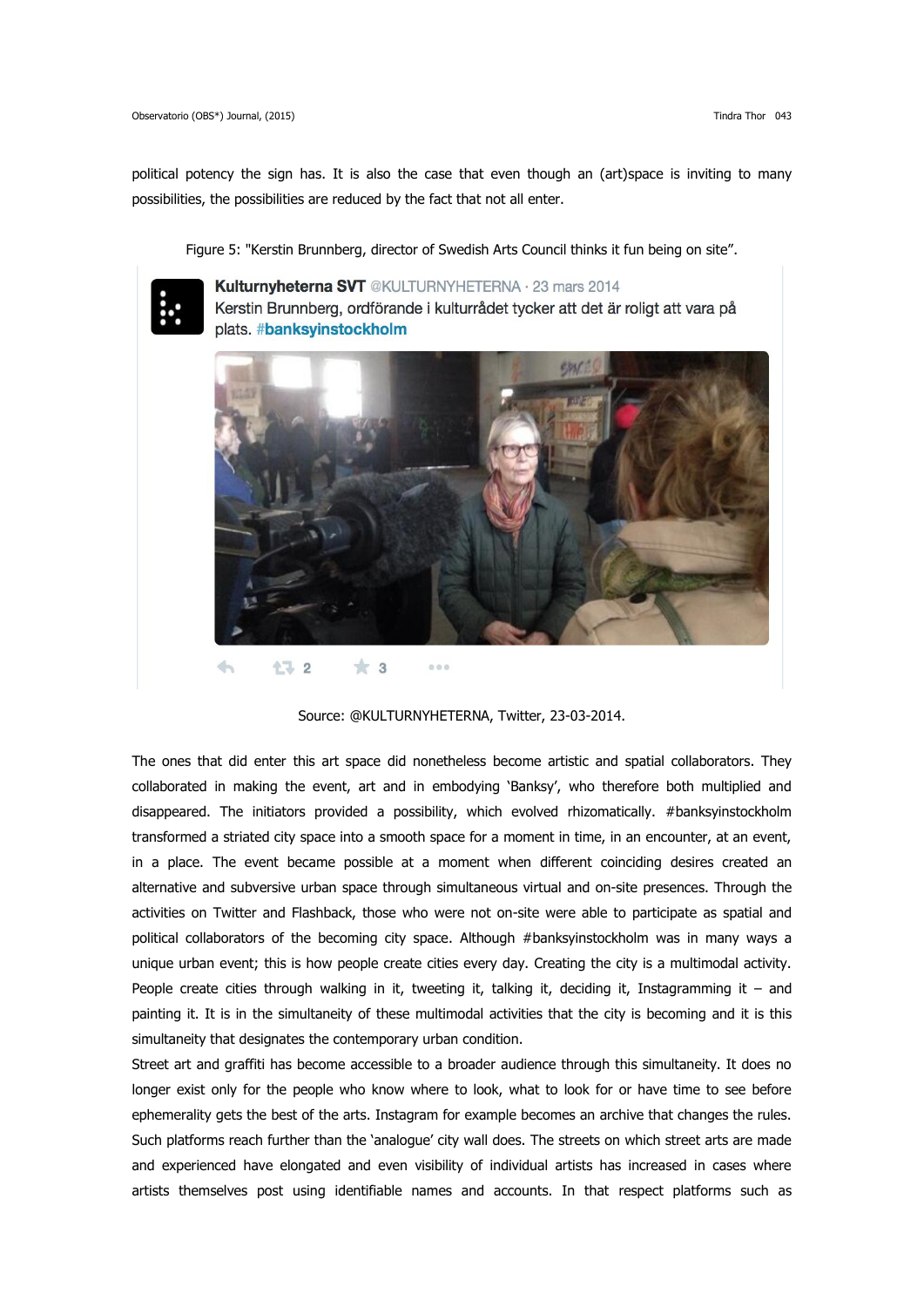Ġ

Instagram fill a PR function. 'Banksy' has 626 000 followers on Instagram [\(https://instagram.com/banksy/,](https://instagram.com/banksy/) 24-11-2015). For an anonymous person, the artist is very visible. 'Banksy' appears to be everywhere but still nowhere. So who is 'Banksy'? 'Banksy' is the shark and the question that is answered by "42". As noted in the manifesto inside the exhibition hall - "The only thing that is certain is that this is the place".

Figure 6: "This must be the place".



Loukas Christodoulou @Loukas\_RS · 23 mars 2014 Inside the ex-factory building. it looks like an exhibition TT @KULTURNYHETERNA: #banksyinstockholm



Source: @Loukas\_RS, Twitter, 23-03-2014.

#### **Acknowledgements**

Tindra Thor is part of the project Cosmopolitanism from the Margins – Mediations of Alternate Expressivity and financed by The Swedish Research Council.

# **Bibliography**

Adams, D. (1997). The hitch hiker's guide to the galaxy: a trilogy in four parts. London: Pan Books. Amin, A. & Thrift, N. (2002). Cities: reimagining the urban. Malden, MA: Polity. Banksy. (2012). Banksy: you are an acceptable level of threat and if you were not you would know about it. Darlington: Carpet Bombing Culture. Banksy on Facebook: https://www.facebook.com/pages/Banksy/217252245137190?sk=info Banksy on Instagram: https://instagram.com/banksy/ Beck, U. (2006). Cosmopolitan Vision. Cambridge: Polity Press. Bhabha, H. K. (1994). The location of culture. London: Routledge.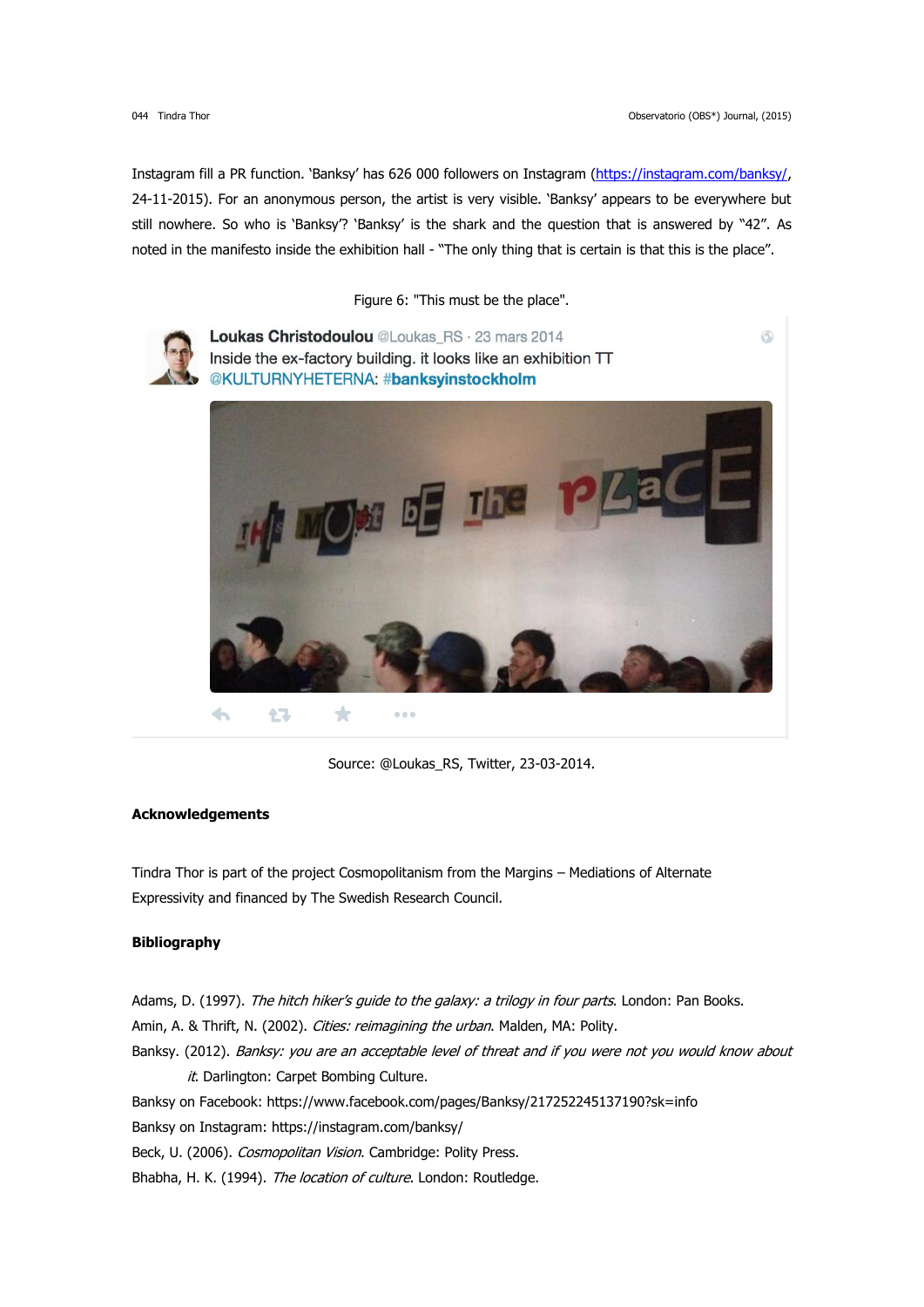- Braidotti, R. (2011). Nomadic subjects. Embodiment and sexual Difference in contemporary feminist theory. New York, NY: Columbia University Press
- Certeau, M. de. (1984). The practice of everyday life. Vol. 1, The practice of everyday life. Berkeley, CA: University of California Press.
- Delanty, G. (2009). The cosmopolitan imagination the renewal of critical social theory. Cambridge: Cambridge University Press.
- Deleuze, G. (1998). Nomadologin. Stockholm: Konsthögsk.
- Deutsche, R. (1996). Evictions: art and spatial politics. Cambridge, MA: The MIT Press.
- Dickens, L. (2008). Placing post-graffiti: the journey of the Peckham Rock. Cultural Geographies 15, 471-496
- Flashback: "BANKSY in Stockholm on Sunday", [https://www.flashback.org/t2340025,](https://www.flashback.org/t2340025) April 2 2014
- García Canclini, N. (1995). Hybrid cultures strategies for entering and leaving modernity. Minneapolis, MN: University of Minnesota Press.
- Georgiou, M. (2013). *Media and the City. Cosmopolitanism and Difference*. Cambridge: Polity Press.
- Grierson, E., & Sharp, K. (Eds). (2013). Re-imagining the city: Art, globalization and urban spaces. Bristol: Intellect Books.
- Gustavsson, M. (March 18, 2014). Banksy uppges komma till Stockholm och ställa ut DN.SE. (Banksy Allegedly to Stockholm for Exhibition) Retrieved November 26, 2014, from <http://www.dn.se/kultur-noje/konst-form/Banksy-uppges-komma-till-stockholm-och-stalla-ut/>
- Haidl, K. (16 June, 2015). Slussengraffiti väcker protester | DN.se. (Slussen Graffiti Awakes Protest) Retrieved 25 August, 2015, from http://www.dn.se/kultur-noje/konst-form/slussengraffiti-vackerprotester/
- Hannesduckler (2014). https://twitter.com/hannesdukler/status/447722010656137216, Twitter, March 23 2014
- Hellekant, J. (August 24, 2012). "Grundlös anklagelse i bråk om graffiti" | SvD. (Groundless Accusation in Graffiti Quarrel) Retrieved from http://www.svd.se/kultur/grundlos-anklagelse-i-brak-omgraffiti\_7447514.svd
- Jameson, F. (1979). Reification and utopia in mass culture. Social Text, No. 1 (Winter, 1979), pp. 130-148.
- Jørgensen, M. W. & Phillips, L. (2002). *Discourse analysis as theory and method*. London: Sage.
- Khammarstrand (2014) https://twitter.com/search?q=%40KHammarstrand%20%23banksyinstockholm& src=typd, Twitter, March 23 2014
- KULTURNYHETERNA (2014). https://twitter.com/KULTURNYHETERNA/status/447743839525404673, Twitter, March 23 2014
- Laclau, E., & Mouffe, C. (1985). Hegemony and socialist strategy: Towards a radical democratic politics. London: Verso.
- Lefebvre, H. (1991). The Production of Space. (D. Nicholson-Smith, Ed.). London: Blackwell.
- Lefort, C. (1986). The political forms of modern society: Bureaucracy, democracy, totalitarianism. Cambridge, MA: The MIT Press.
- Loukas RS (2014). https://twitter.com/Loukas RS/status/447743896685383680?lang=sv, Twitter, March 23 2014